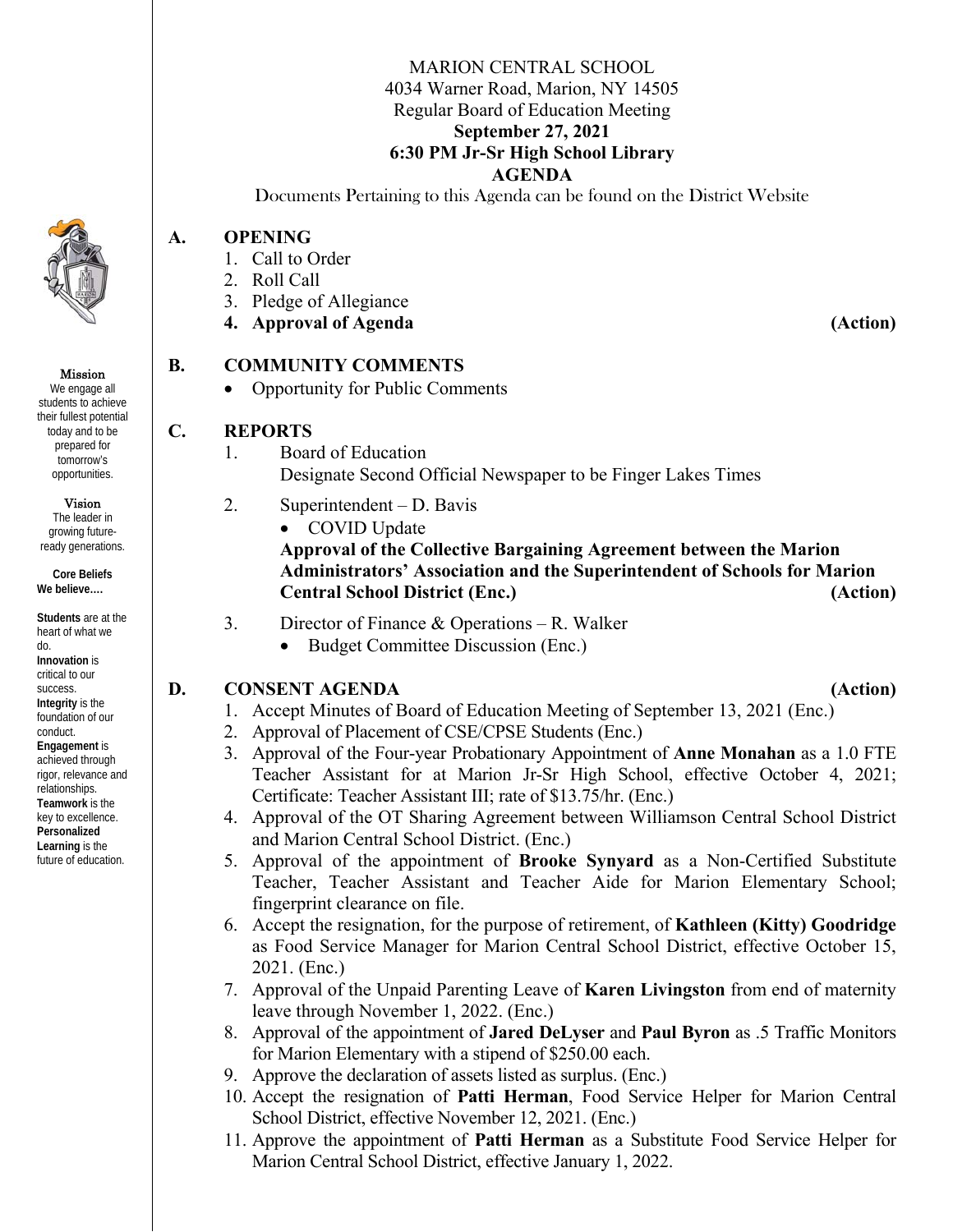- 12. Approve the appointment of **Vanessa VanAlstyne** as a Non-Certified Substitute Teacher Assistant and Teacher Aide for Marion Elementary School.
- 13. Approve the appointment of **Suzanne Rudgers** as a Substitute Bus Monitor for Marion Central School District, effective September 27, 2021.

## **E. COMMUNITY COMMENTS ON AGENDA ITEMS**

# **F. EXECUTIVE SESSION (Action)**

It is anticipated that the Board of Education will go into Executive Session for the specific purpose of discussing the work history of a particular employee.

# **G. BOARD RETREAT**

## **H. ADJOURNMENT (Action)**

Next Regularly Scheduled Meeting – **Monday, October 4, 2021 6:30 PM,** Jr.-Sr. High School Library.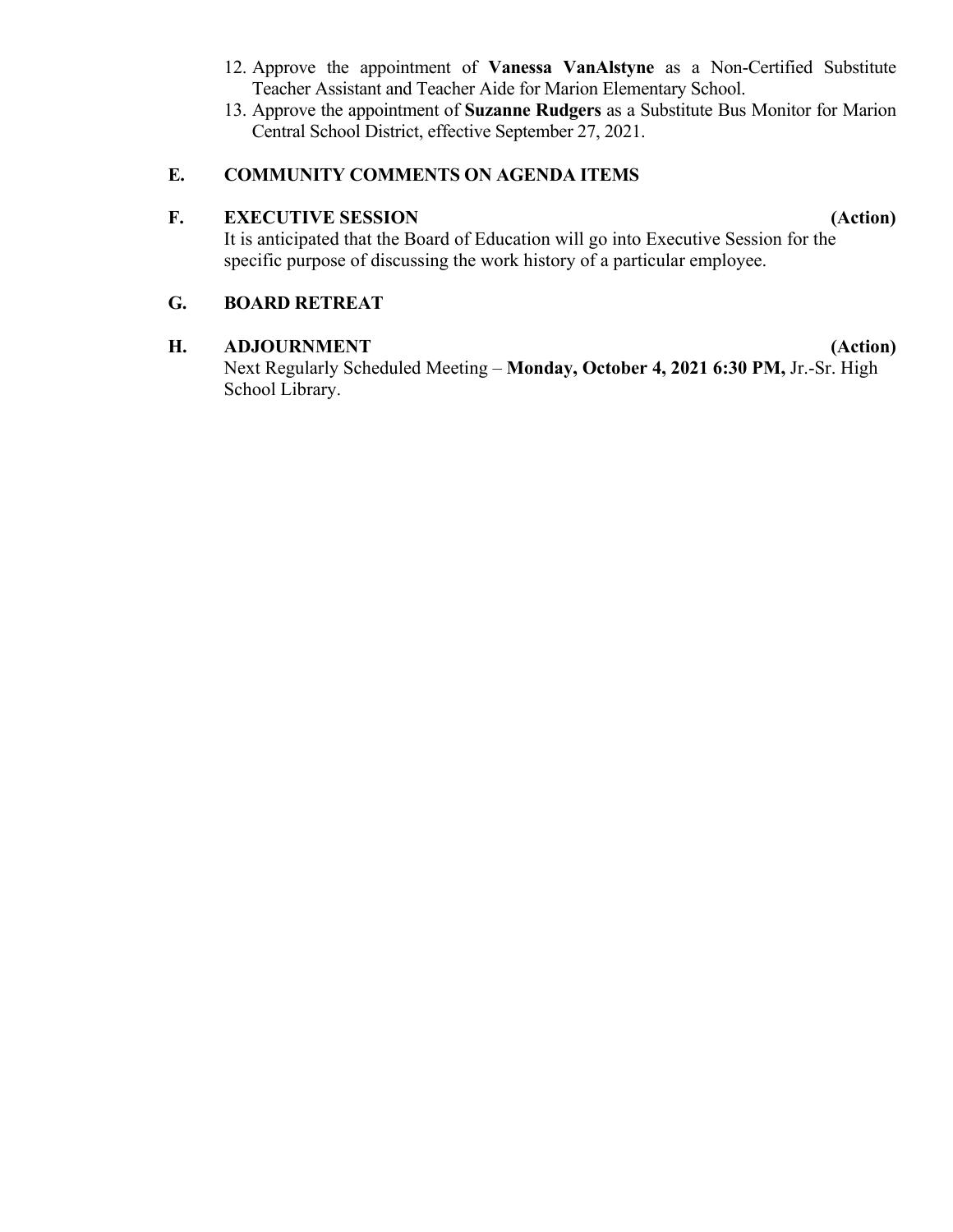# **AGREEMENT Between The Marion Administrators' Association** and the **Superintendent of Schools Marion Central School District**

**JULY 1, 2021 - JUNE 30, 2025**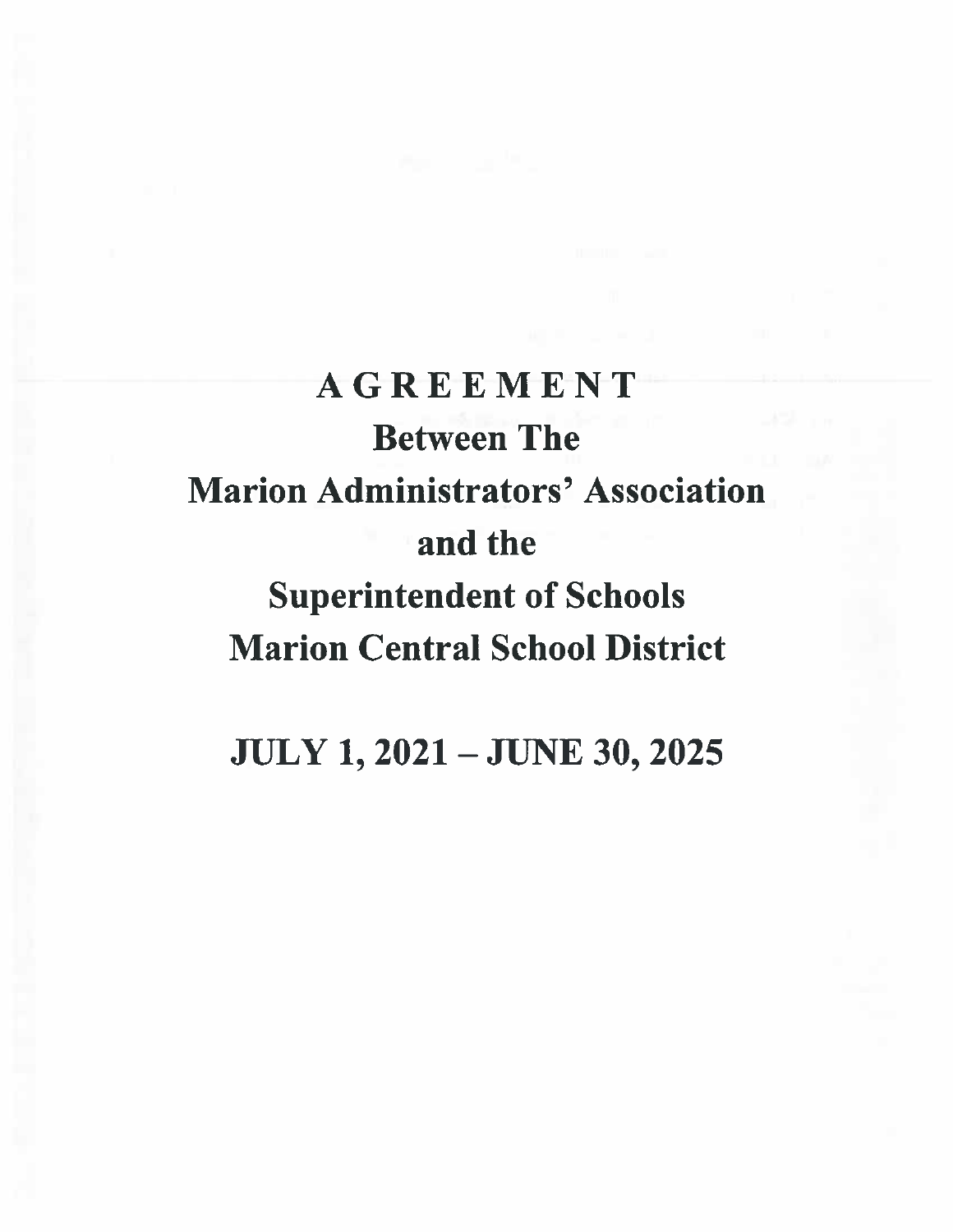# **Table of Contents**

| <b>ARTICLE 1</b> |  |
|------------------|--|
| <b>ARTICLE 2</b> |  |
| <b>ARTICLE 3</b> |  |
| <b>ARTICLE 4</b> |  |
| <b>ARTICLE 5</b> |  |
| <b>ARTICLE 6</b> |  |
| <b>ARTICLE 7</b> |  |
| <b>ARTICLE 8</b> |  |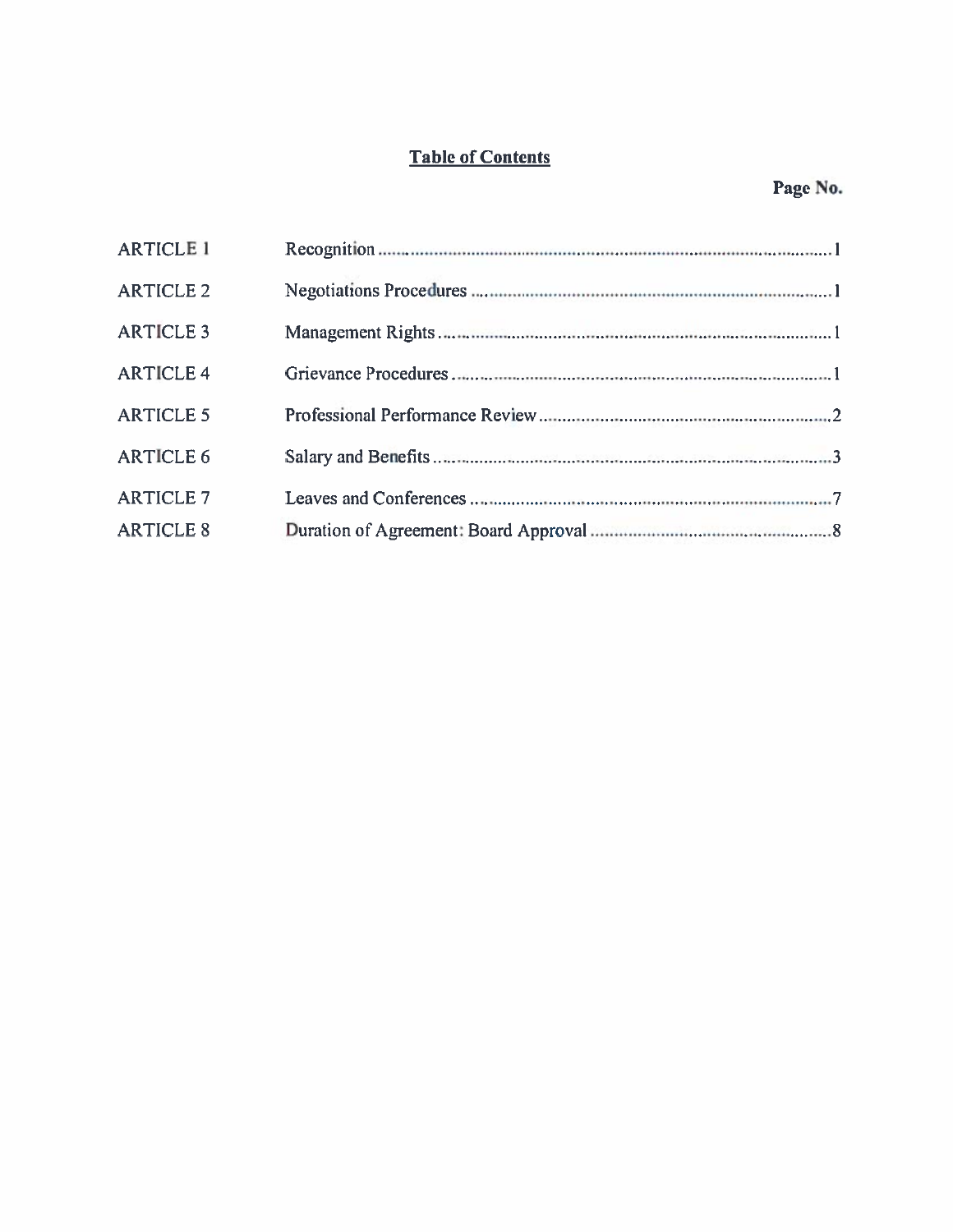### **ARTICLE 1 RECOGNITION**

The Marion Central School District Board of Education, having determined that the Marion Administrators' Association is supported by a majority of Administrators recognizes the Marion Administrators' Association (MAA) as exclusive negotiating agent for the Administrative Unit consisting of the professional administrative employees of the District appointed as Director of Educational Services, Principal, Assistant Principal, Director of Technology and Innovative Programs, Director of Food Services, Director of Facilities, Director of Transportation, and excluding all others.

This Recognition Agreement shall remain in effect for the maximum period permitted by law.

### **ARTICLE 2 NEGOTIATIONS PROCEDURES**

Negotiations for a successor Agreement shall be commenced at the request of either party and shall be in writing addressed to either the Superintendent of Schools or the President of the Administrators' Association. In any given year, such request shall be made not later than March 1, except by mutual consent. A mutually acceptable meeting date shall be set for not more than fifteen (15) working days following such request.

### **ARTICLE 3 MANAGEMENT RIGHTS**

The parties agree that the administration of the Marion Central School District and the direction of the working forces are solely and exclusively the function and prerogative of the Superintendent. All the rights, functions, and prerogatives of the administration and the exercise thereof which are not expressly modified by one or more specific provisions of this Agreement are reserved and retained exclusively by and to the Superintendent and are not subject to arbitration or negotiation during the terms of this Agreement.

The association recognizes that all matters pertaining to the policies that affect the management and operation of the school system, including its educational and fiscal affairs are the basic responsibility of the Superintendent and Board of Education pursuant to the Education laws of the State of New York except as these policies are modified by the terms of this Agreement.

### **ARTICLE 4 GRIEVANCE PROCEDURES**

Disciplinary matters are not subject to the grievance procedures.

### **Stages:**

Stage  $1$  – Superintendent – Formal

A grievance must be instituted in writing within thirty (30) calendar days of the event or occurrence. It shall be reduced to writing by the unit president and presented to the Superintendent.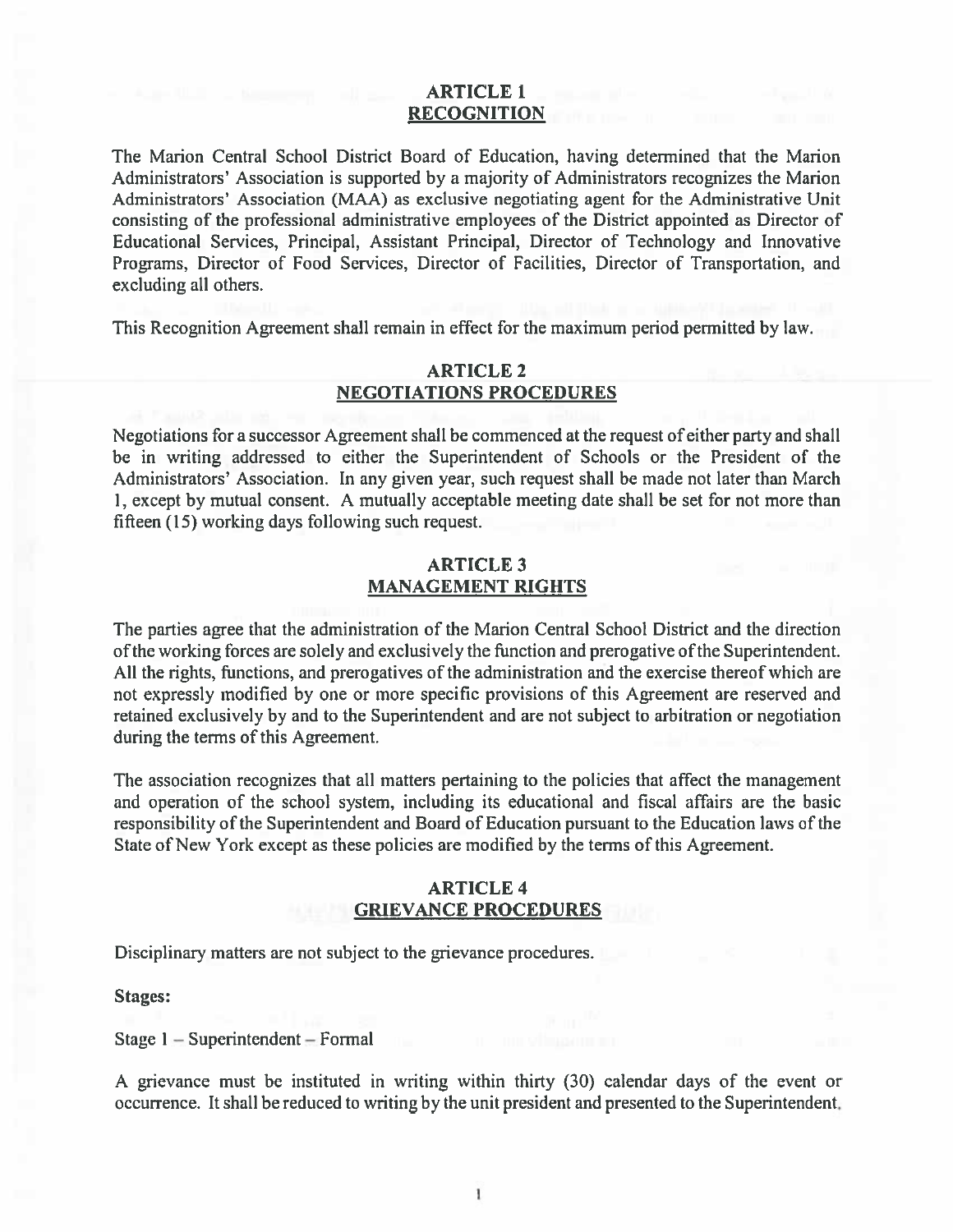Within ten days after the submission of the formal grievance, the Superintendent shall render a decision in writing, and present it to the grievance.

Stage  $2 -$  Arbitration

Within ten (10) working days after receipt of the decision at Stage 1, the grievant or the Association may request that the grievance be submitted for arbitration. The Superintendent, the Association or the grievant shall contact PERB to assist in the selection of an arbitrator who shall hear the grievance.

The decision of the arbitrator shall be advisory only and not binding upon all parties, and shall be limited to issues of interpretation and application of the terms of this contract.

Stage 3 - Mediation

In the event that the parties are unable to reach a mutually agreed upon outcome after Stage 2, both sides will agree to participate in mediation within ten (10) days of receiving the decision from the arbitrator. In the event that the unit is unwilling to participate in mediation, the grievance will be withdrawn.

The costs of the arbitrator and/or mediator shall be born equally by the parties to the grievance.

**Rules of Procedure:** 

- Ι. A representative of his/her choosing may accompany the grievant at any stage.
- $2.$ Failure at any stage to communicate a decision to the grievant shall permit the pursuit of the grievance at the next stage.
- $3.$ Failure to appeal the decision to the next stage shall be deemed an acceptance of the decision at that stage.
- Time limits may be waived at any time by mutual consent of all parties, in writing. 4.
- 5. The parties may, in the interest of expediting the process, and by mutual consent, in writing, skip stages in the grievance procedure.

# **ARTICLE 5** PROFESSIONAL PERFORMANCE REVIEW

For Building Principals the evaluation process will follow the APPR process, subject to collective bargaining on required elements.

For those not subject to the APPR process, an annual written review will be furnished by the unit member's supervisor based on a mutually agreed upon evaluation process.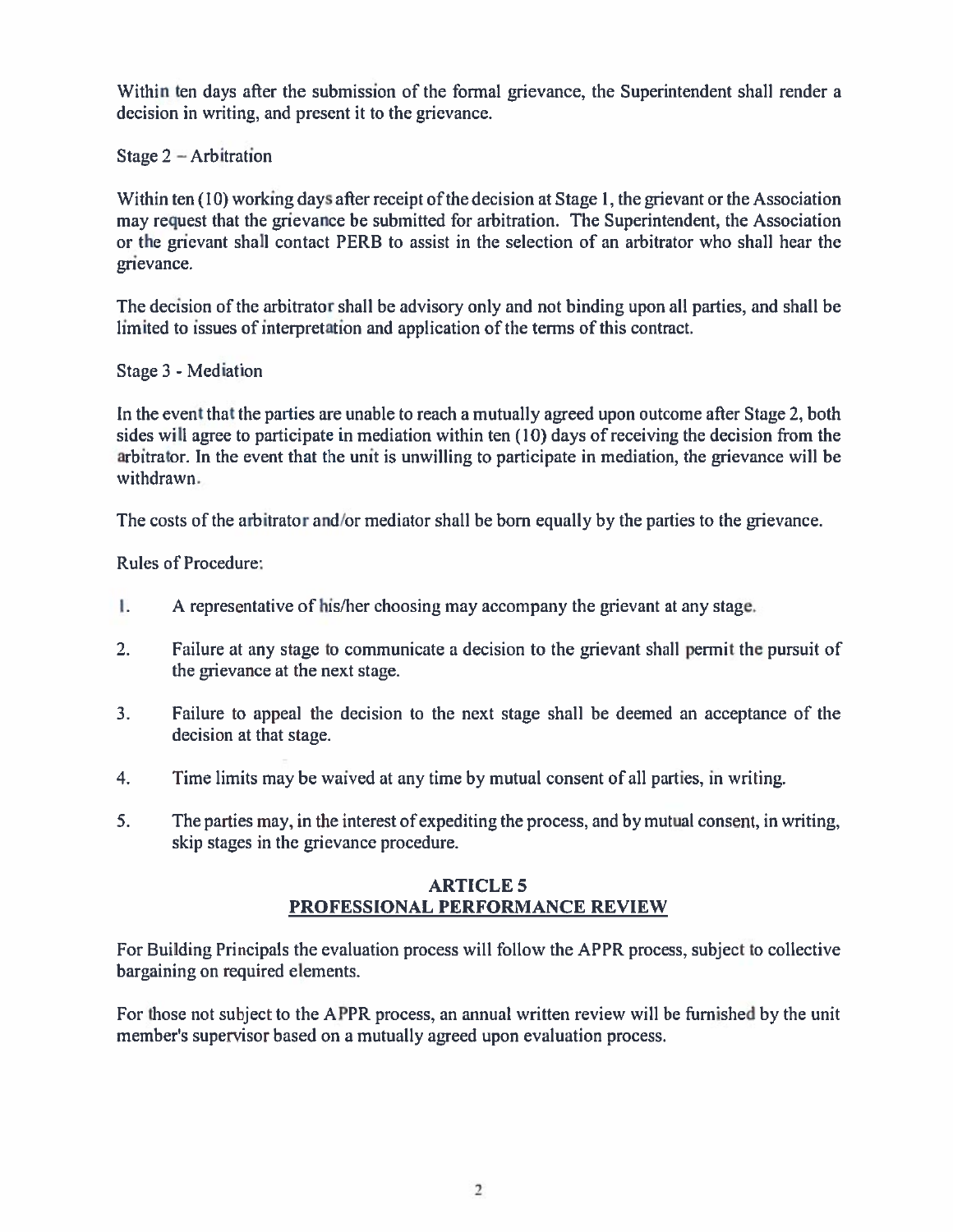### **ARTICLE 6 SALARY AND BENEFITS**

#### Salary A.

- 1. All members of the unit will be given a 3.0% salary increase annually for the term of this contract.
- For the 2021-22 fiscal year, all unit members will also receive a \$2,500 increase to  $2.$ their base salary. This is a one-time increase and will be applied before the percentage increase for the 2021-22 fiscal year.
- **B.** Group Health and Dental Insurance
	- Premiums The school district will pay 80% of the monthly premium cost of the  $1.$ base medical plan toward a single, two-person or family-type contract for which the unit member is eligible. The base medical plan for employees who commenced service on or before 7/1/2021 is Healthy Blue 25. The base plan for employees who commenced service after 7/1/2021 is Healthy Blue 30 (\$30 co-pay with a \$5/\$35/\$70 Drug Rider). Internal transfers/promotions into the MAA unit will be entitled to join the plan applicable to their date of hire at the District. Unit members may participate in another district-sponsored medical plan with the understanding that they will pay any additional cost above the 80% district contribution toward their respective base plan.

Members shall also have the option to enroll in the Signature HDHP (\$1,500/\$3,000 deductible). The District will be responsible for covering 95% of the premium cost of this plan for both single and family policies unless the combined cost to the District of the premium and the HSA contribution set forth below exceeds the District's 80% contribution to the base plan, in which event the employee will pay the full amount of the excess.

- Additionally, the District will contribute 100% of the plan's in-network deductible into an HSA account for staff entering the plan during the open enrollment with an effective date of July 1, 2021. Initial HSA contribution will be on July 1, 2021 for staff members choosing this plan during open enrollment. In subsequent calendar years the District will contribute 100% of the plan's in-network deductible into the member's HSA account on or about January 1<sup>st</sup>.
- For staff who entered the plan prior to July 1, 2021, the District will  $\bullet$ contribute an additional 25% of the plan's in-network deductible into an HSA account, in recognition of the change in coverage of the premium cost of the plan.
- The District will offer an HSA plan for eligible employees. Administrative fees will be the responsibility of the employee.
- $2.$ Retirement Group Health Premiums - Unit members who have completed the required years of service in the school district, and who immediately file appropriate retirement papers with the New York State Teachers Retirement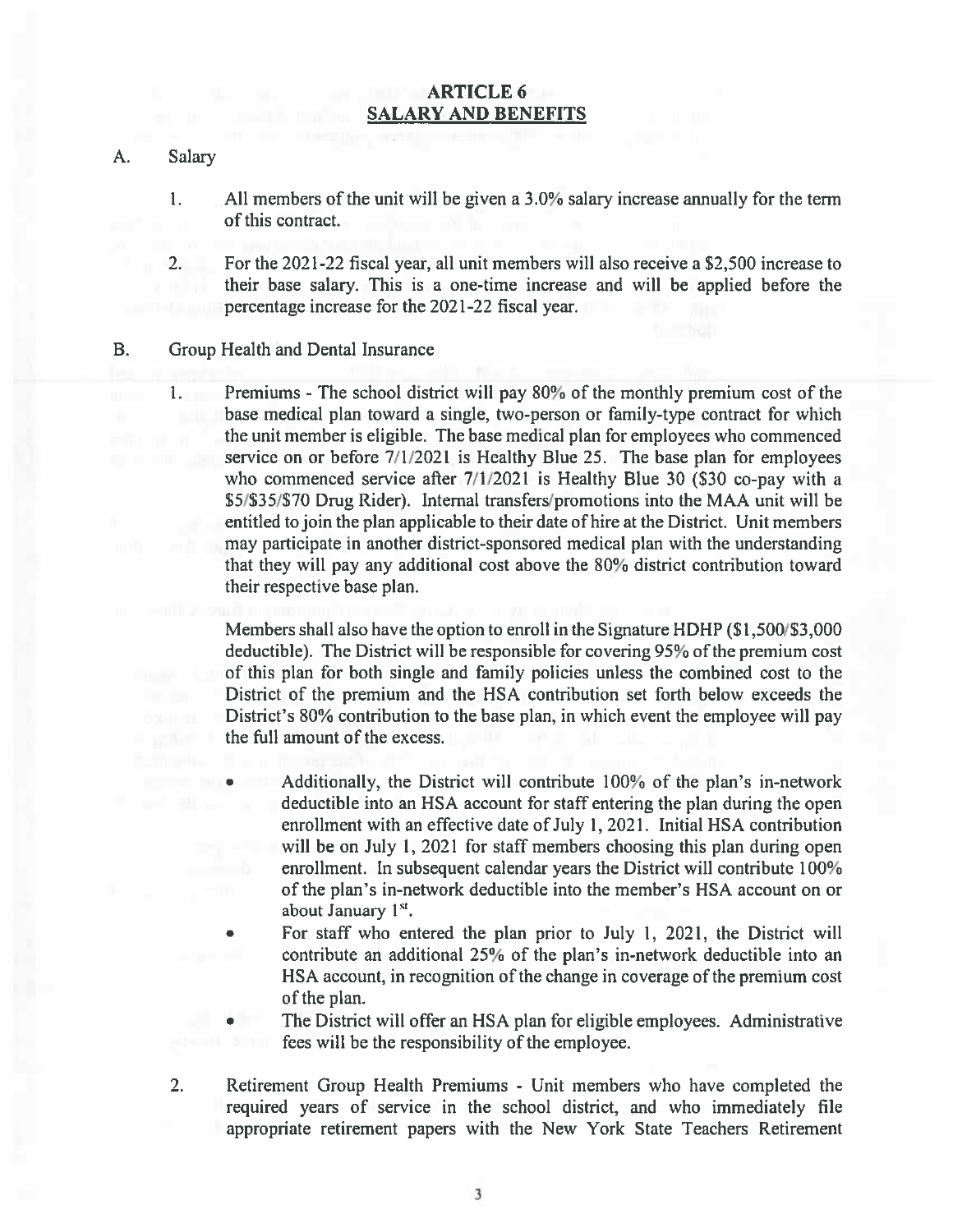System or the New York State Employees' Retirement System, shall be entitled to continued coverage in district-sponsored medical and dental insurance programs at a calculated percentage of the contribution rate paid for the Base Plan during active service.

Unit members must have fifteen years of continuous service with the District to be eligible for continued coverage at the active service contribution rate of the base plan for active employees. The base medical plan for employees who commenced service on or before 7/1/2021 is Healthy Blue 25. The base medical plan for employees who commenced service after 7/1/2021 is Healthy Blue 30 (\$30 co-pay with a \$5/\$35/\$70 Drug Rider). The Base Dental Plan is Dental Blue Options 1 Modified.

Employees who are enrolled in the Signature HDHP at the time of retirement, and have fifteen years of continuous service with the District, may continue enrollment in that plan on the same terms and conditions until Medicare eligible. If this provision is in violation of any Federal or State law in the future, the Unit member shall be eligible to participate in the District's base healthcare plan under the terms and conditions of other Association retirees.

In the event that a member does not have fifteen years of continuous service with the District, the district's contribution to the premiums shall be computed according to the following formula:

Years of Service Divided by 15 X Active Service Contribution Rate X Base Plan Medical & Dental Program Premiums.

Retiring employees who commenced service on or before 7/1/2021 becoming eligible for Medicare, (including eligible spouses) shall enroll in one of the following plans: the Excellus Medicare Blue Choice HMO or the Excellus Medicare Blue Choice PPO. All of these plans will have the \$5/\$20/\$35 drug rider (non-donut hole). The District shall pay 50% of the premium cost of the medical and dental plan chosen by the retiree with the retiree paying the remainder. Employees who commenced service after 7/1/2021 shall not qualify for this benefit.

Unit members may continue in the single, two person or family-type contract in which they were enrolled at the time of retirement. Spouses of deceased members may continue in the group plan for which they are eligible upon their payment of the full premium.

The district contribution rate that a member retires with will not change at any time during the member's retirement.

- Dental Insurance The school district will pay 80% of the monthly premium cost 3. of the Dental Blue Options 1 Modified dental plan for a single, two-person, or family-type contract.
- Medical Insurance Opt-Out Option Any member who is covered under a Patient  $4.1$ Protection and Affordable Care Act qualified medical insurance policy other than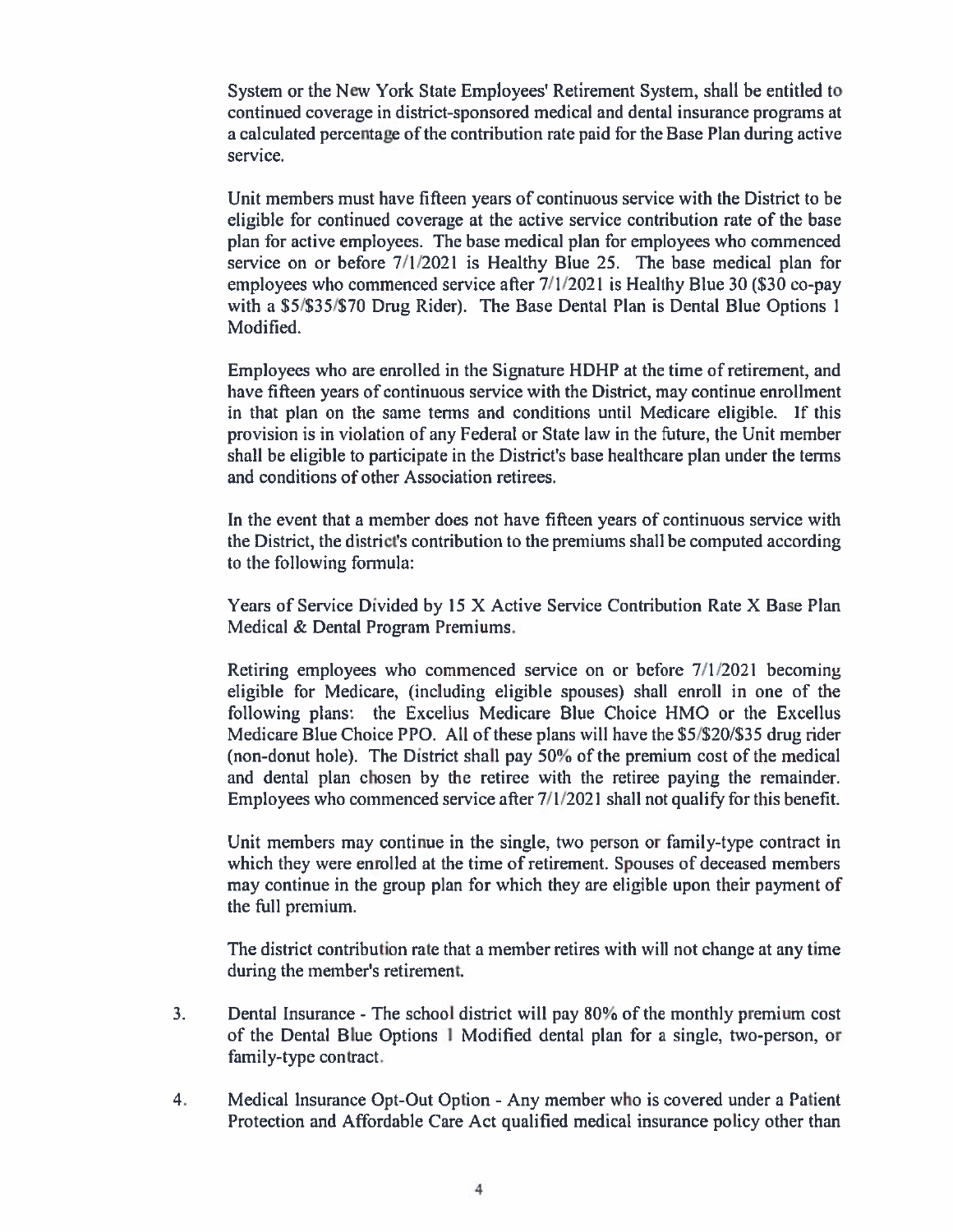that of Marion Central School District, may opt-out of the school district subsidized medical plan and receive a cash payment as an in lieu of benefit. The cash opt-out payment for a family plan eligible staff member is \$2,150 per year. Under IRS Section 125, such payments are taxable as earned salary.

 $5.$ Survivor Benefit - In the event that a unit member dies in service, the District will provide health insurance at the current contract's contribution rate to the surviving spouse and eligible dependents for up to six calendar months after the death of the unit member.

#### C. **Flexible Spending**

The District has instituted flexible spending accounts for insurance deductibles, health care costs, and dependent care costs by employee contribution only. These FSAs would have limits on employee pre-tax contributions and would be maintained as per IRS laws and regulations. Any member who has an HSA account is restricted to a Limited FSA.

#### $D<sub>1</sub>$ **Contribution to TSA**

In June of each year, the Board of Education will contribute for each member of the unit a sum equal to three percent (3%) of their annual salary for that fiscal year into a tax sheltered annuity account of the employees choosing. The funds will be deposited into a 403b account as a Non-Elective Employer Contribution. (All contributions are subject to limitations set forth by the IRS.)

These accounts will be owned by the individual staff member who may, in turn, direct the proceeds into various investment sub-accounts. This program is intended to be a service and/or retirement benefit in lieu of cash payments for unused sick days or a retirement incentive.

#### E. **Administrative Professional Dues**

For each work year, the District agrees to pay up to a maximum of \$500 toward each unit member's membership in one or more professional organizations of the member's choice.

#### $F_{\cdot}$ Professional Development

The District recognizes the importance of ongoing professional learning. Unit members and the Superintendent will agree upon a learning plan and the District will pay for all costs related to attendance at approved conferences/workshops or reimburse the staff member when direct payment is not possible. The Superintendent and Union President may mutually agree to provide a \$1,500 annual mileage stipend for unit members in lieu of the District reimbursing mileage for professional requirements.

#### **Tuition Reimbursement**  $G.$

All members are eligible for tuition reimbursement at the S.U.N.Y. rate for up to nine (9) credit hours completed each school year. Members who wish to take college courses or other job-related in-service courses should contact the Superintendent in advance.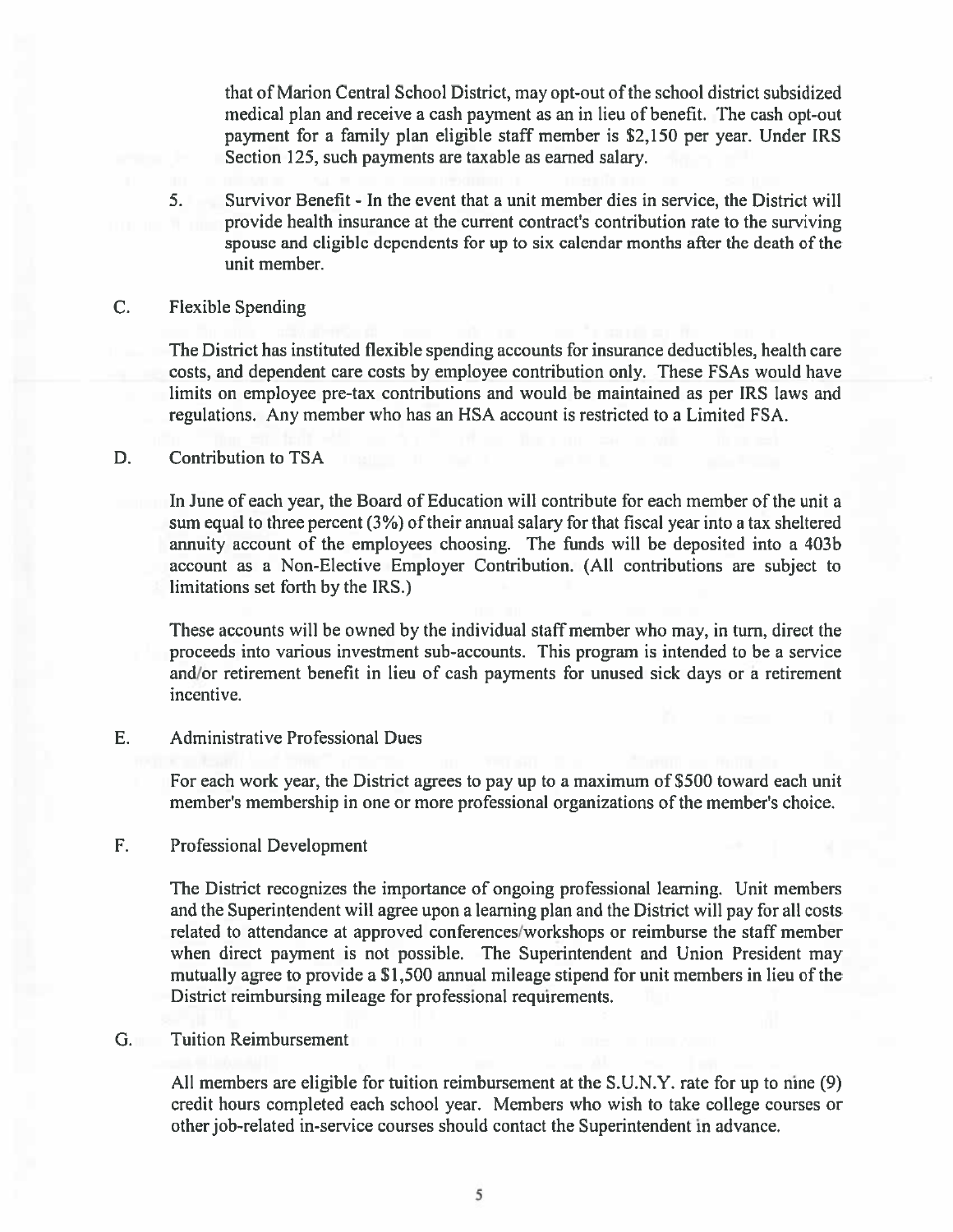#### $H<sub>r</sub>$ **Vacation Days**

All Unit members are entitled to 25 vacation days each fiscal year. No vacation requests will be unreasonably denied. Unit members may rollover up to a maximum of five (5) vacation days per year, cumulating to a 30-day total cap. Over the duration of this agreement, each unit member may elect to receive a buyout of up to a maximum of ten (10) total vacation days.

#### I. **Sick Days**

Members will be given 15 days of paid sick leave each school year. This sick leave may be accumulated up to a total of two hundred (200) days maximum. In addition to personal illness, up to five (5) sick days may be used when the staff member's presence is required to care for a sick or injured member of the immediate household or a parent or grandparent. For the care of a family member covered under FMLA, the member may use paid sick leave up to the annual limit allowed by FMLA provided that the unit member has accumulated sufficient sick leave days to cover the request.

Upon retirement, the District will offer Unit members with fifteen years of continuous service with the District a 25% buyout at a member's daily rate (1/240) for any unused sick days up to a maximum of 200 days to be contributed to a member's 403(b) or toward health insurance premiums. In the event the retiring member does not have fifteen years of continuous service with the District, the percentage of buyout of unused sick days shall be computed according to the following formula:

Years of Service Divided by 15 X Twenty-five (25%) percent X number of unused sick days up to a maximum of 200.

 $J_{\star}$ **Bereavement Days** 

> Death in the immediate family - the term "immediate family" shall be defined as a spouse, a child, a parent, a sibling, or grandparent of the employee or employee's spouse, up to five (5) days of sick leave may be utilized for each such occurrence.

**K.** Holidays

> All full-time, twelve-month employees will receive the following thirteen (13) paid holidays: New Year's Day, Martin Luther King Day, Presidents' Day, Good Friday, Memorial Day, Fourth of July, Labor Day, Columbus Day, Veteran's Day, Thanksgiving Day and the following Friday, Christmas Eve, and Christmas Day.

> If any of these holidays falls on a weekend, a weekday will be designated, by agreement of the parties, to be observed as that holiday for that calendar year. If school is in session on Good Friday, then in lieu of having a holiday on that day, unit members will have a floating holiday (to be selected by the administrator at least thirty (30) days prior to the occurrence of such holiday, subject to the approval of the Superintendent).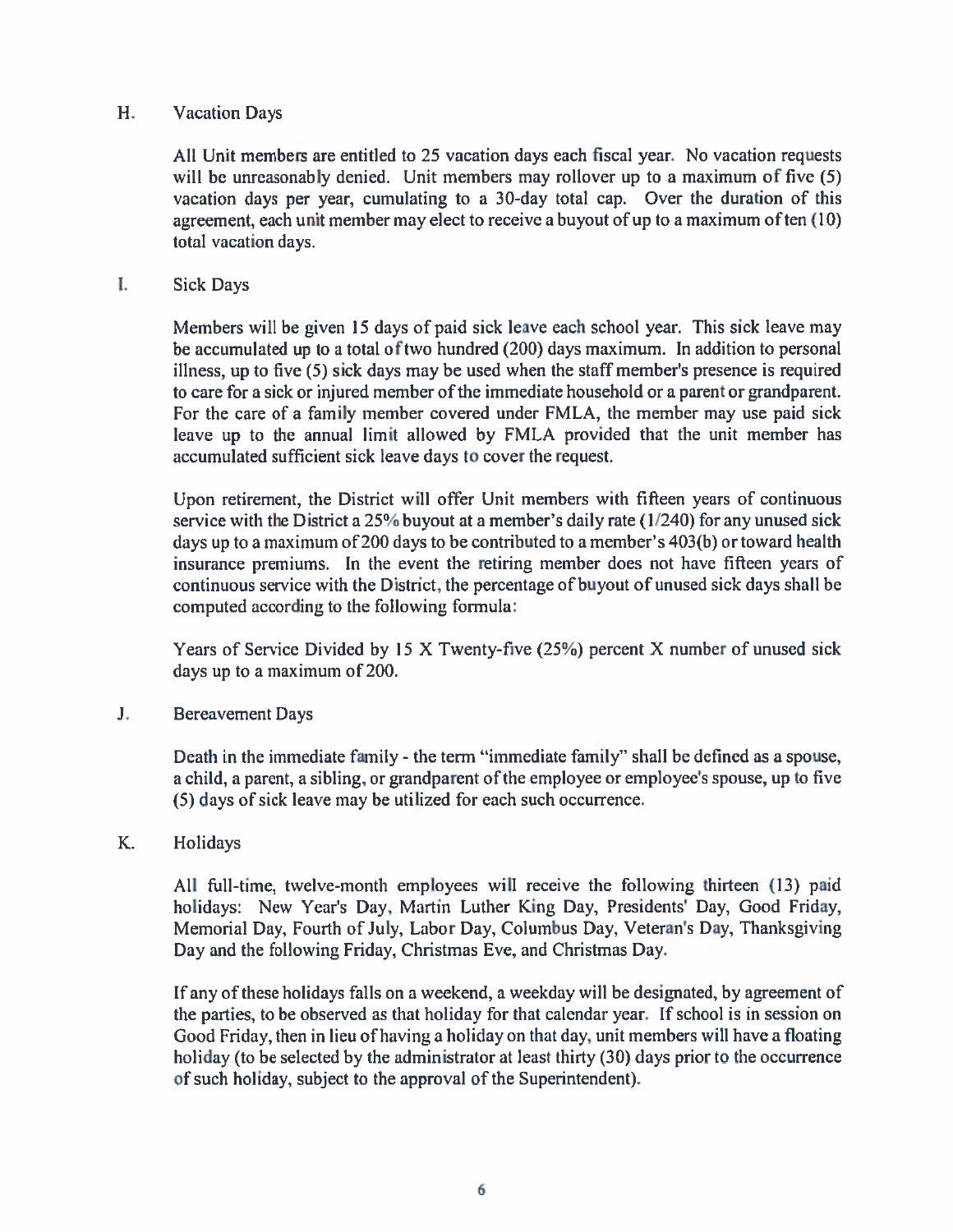#### Group Term Life Insurance L.

All members are provided with a \$50,000 group term life insurance policy. The premium is fully paid by the school district.

## **ARTICLE 7 LEAVES AND CONFERENCES**

#### A. Personal Leave

All members may request up to three (3) paid personal leave days during each school year. This leave is provided for personal, non-recreational activity or business that cannot be completed during regular working hours. This paid leave may not be used on days immediately preceding or following a scheduled recess for students and/or teaching staff. Such leave shall be requested in writing to the Superintendent on the prescribed form at least two days in advance whenever practical. Personal leave, if unused, is added to unused sick leave at the end of each year.

#### **B.** Childbearing and/or Child-Rearing Leave

A leave of absence, not to exceed one academic year without pay, will be granted for childbearing and/or child-rearing purposes, and will be available only during pregnancy or following the birth, or adoption by an Administrator, of an infant.

- $1.1$ A written request for unpaid childbearing and/or child-rearing leave will be submitted to the Superintendent as soon as it is reasonable.
- $2.$ It is understood that a childbearing and/or child-rearing leave of absence may, with the approval of the Superintendent, be commenced earlier than was anticipated by the unit member when unforeseen medical circumstances arise, or upon notification of adoption.
- $3.$ The exit date for a unit member taking childbearing and/or child-leaving leave will be determined by the unit member's physical ability to perform duties. Such date shall be determined upon the advice of a physician.
- The unit member's physician shall certify the period of physical disability because  $4<sub>1</sub>$ of childbirth in writing. The unit member shall be paid sick leave benefits only for that period of temporary disability certified by the unit member's physician, provided that the unit member has accumulated sufficient sick leave days to cover the request.
- 5. All benefits that relate to sick leave under the terms of this Agreement will accrue to unit members for the period of physical disability for childbirth. All benefits that accrue to members on leave of absence without pay under this Agreement will accrue to unit members on childbearing and/or child-rearing leave.

7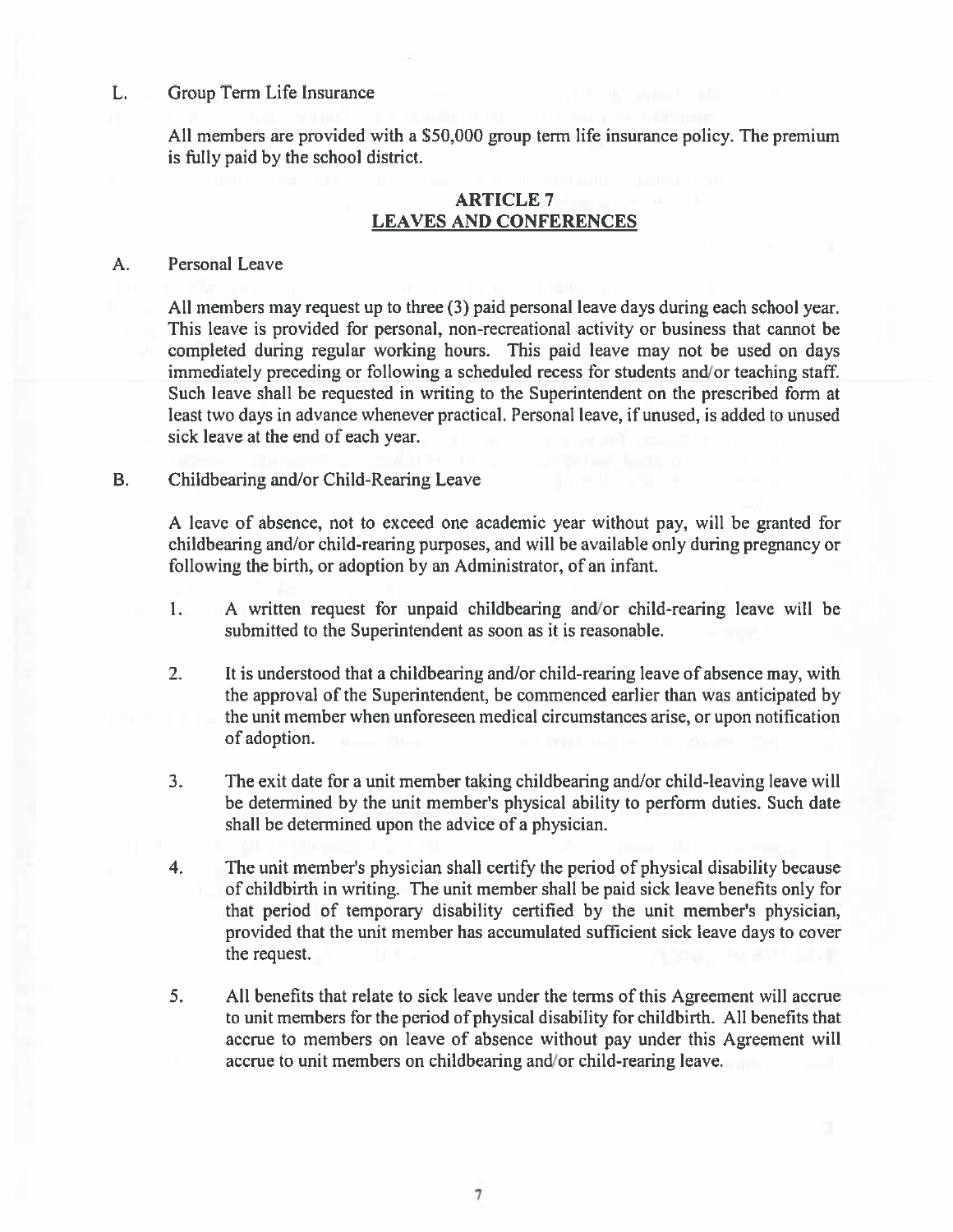- 6. The Board of Education may, upon the unit member's request and the Superintendent's recommendation, grant an extension or reduction in the duration of a child-rearing leave due to changed circumstances.
- $7.$ Probationary Administrators who receive childbearing and/or child-rearing leave will continue the probationary term upon returning to duty.
- $C_{\cdot}$ Military Leave

Any staff member, on either probationary or permanent employment, who is called involuntarily to active military service, is entitled to return to a position in the school system. Full credit for compulsory military service experience will be allowed for salary, retirement, and seniority purposes and as may otherwise be required by applicable law.

D. Other Non-Paid Leaves of Absence

> Leaves of absence for personal reasons other than academic leaves, sickness leaves, childbearing or child-rearing leaves, or military leaves, may be granted to permanent staff members at the discretion of the Board of Education upon the recommendation of the Superintendent.

 $E_{\cdot}$ **Association Business** 

> The Association, by designation of its President, shall have a total of three (3) days paid leave of absence annually for members to attend the School Administrators' Association of New York's Annual Meeting or any other related business.

 $F_{\cdot}$ **Jury Duty Leave** 

> If in the event unit members are required to perform jury duty, they will receive their full pay from the District and waive the pay for jury duty service

### **ARTICLE 8** DURATION OF AGREEMENT - BOARD APPROVAL

This Agreement shall remain in effect from July 1, 2021 until midnight on June 30, 2025. It is agreed by and between the parties that any provision of this agreement requiring legislative action to permit its implementation by amendment of law or by providing the additional funds, therefore, shall not become effective until the appropriate legislative body has given approval.

**FOR THE DISTRICT:** 

# **FOR THE ASSOCIATION:**

Donald Bavis, Supt. of Schools Marion Central School District

Tom Nortier, President Marion Administrators' Association

Date: the contract of the contract of the contract of the contract of the contract of the contract of the contract of the contract of the contract of the contract of the contract of the contract of the contract of the cont

Date: the contract of the contract of the contract of the contract of the contract of the contract of the contract of the contract of the contract of the contract of the contract of the contract of the contract of the cont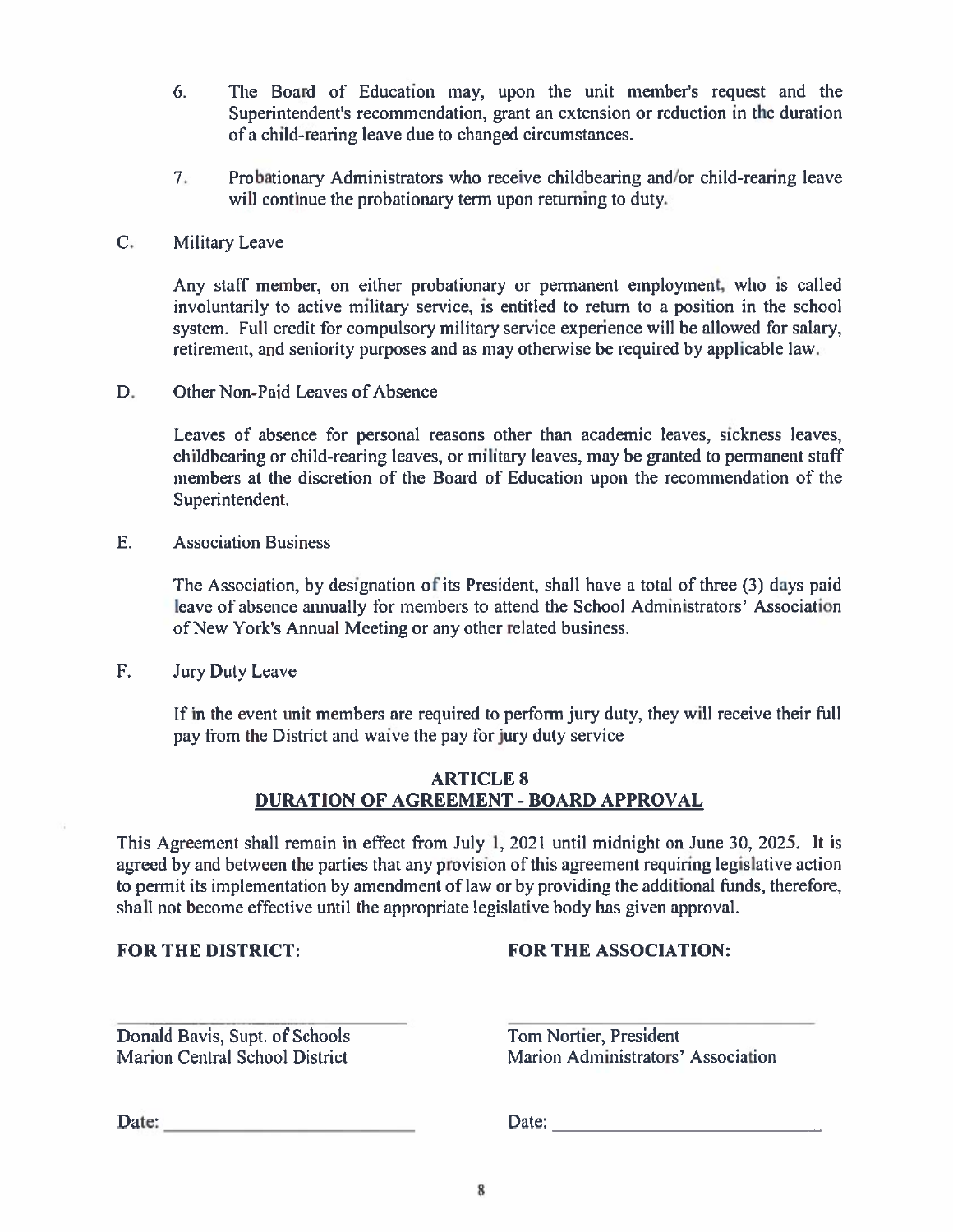### **Budget Committee**

### **Current Budget Process**

- 1. Budget Development Calendar approved at first November BOE meeting
- 2. Budget Development materials are sent out to staff in late November
- 3. Budget Development Guidelines are approved at December BOE meeting
- 4. Department data id due in early January for review and analysis
- 5. Budget Workshop #1 is 2<sup>nd</sup> BOE meeting in January
- 6. Building level budget data is due at the end of January
- 7. Budget Workshop #2 is 1st BOE meeting in February
- 8. Local levy limit is due to NYS Comptroller, NYSED, and NY S Tax and Finance by March 1
- 9. Budget Workshop #3 is 1st BOE meeting in March
- 10. Budget Workshop #4 is 2nd BOE meeting in March
- 11. Legal Notice of Budget Hearing and vote around mid March
- 12. Budget Newsletter 1<sup>ª</sup> draft by early April
- 13. Approve Superintendent's budget, mid April
- 14. Property tax report card due to SED and paper, end of April
- 15. Budget newsletter finalized by end of April and mailed
- 16. Budget Hearing, first Tuesday in May
- 17. Budget vote, third Tuesday in May

### Proposal

Form a Budget Committee consisting of the Superintendent, Director of Finance, staff members, two Board members, and community members. Instead of having Budget Workshops at the Board meetings, the committee would meet either before or after the Board meetings. Committee members would be required to review materials through email and attend 4 or 5 meetings starting in January and ending in late March or early April.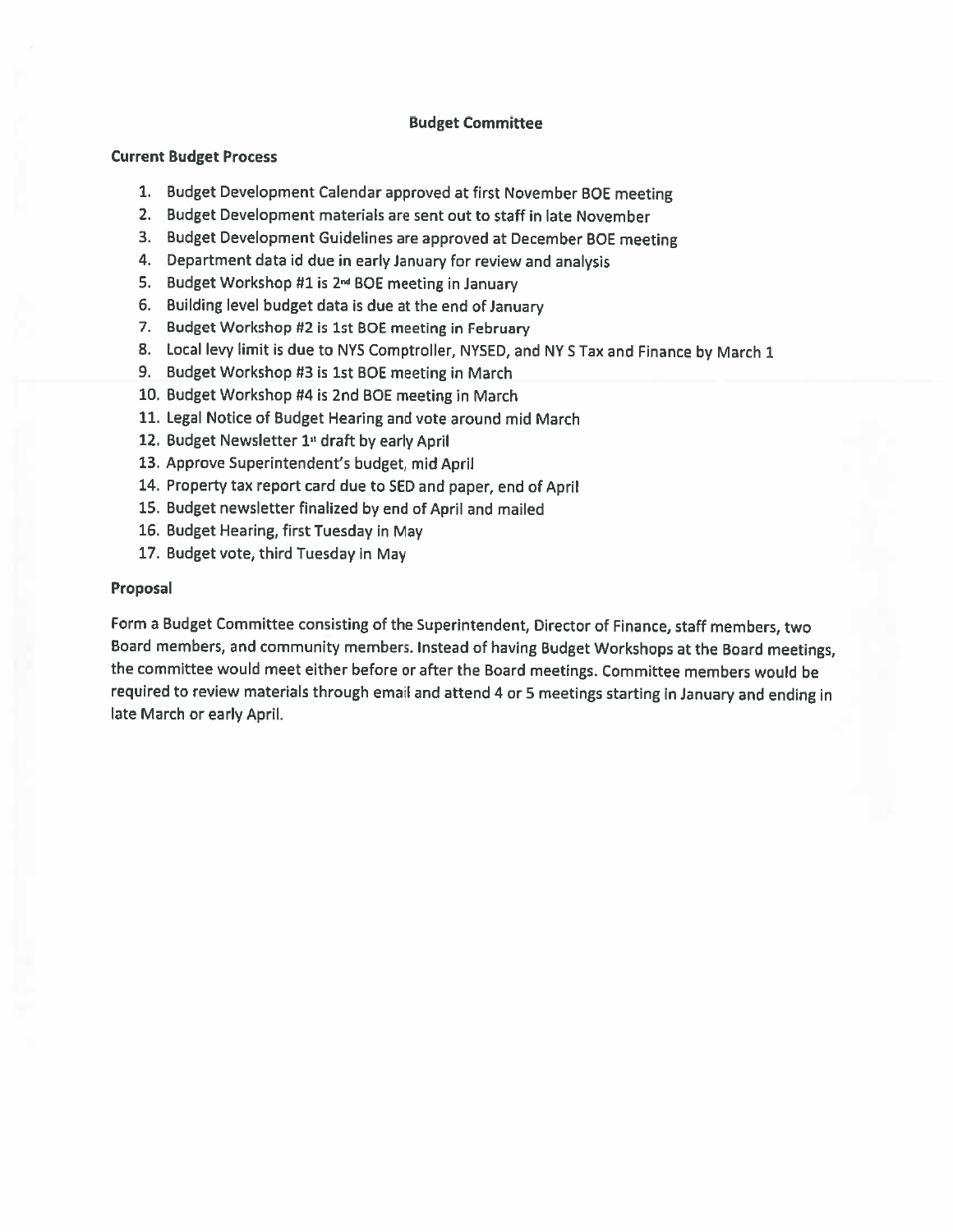### **MARION CENTRAL SCHOOL** 4034 Warner Road, Marion, NY 14505 **Regular Board of Education Meeting** September 13, 2021 - 6:00 PM Jr.-Sr. High School Library

### **BOARD MEMBERS PRESENT:**

M. Kuelling R. Marshall, J. Monroe, J. Reesor and A. Taber

### **ADMINISTRATORS PRESENT:**

**GUESTS:** 

A1. CALL TO ORDER

A4. APPROVAL OF AGENDA

#### **EXECUTIVE SESSION B.**

#### $\mathbf{C}$ . **COMMUNITY FORUM**

#### D. **PRESENTATION**

D. Bavis, S. Dehn, E. Lloyd, N. Miller, C. Steiner, R. Walker,

and D. Wise

**Guest Register** 

Mrs. Kuelling called the meeting to order at 6:00 P.M. and led the Pledge of Allegiance.

Motion by Ms. Taber, seconded by Mr. Reesor, and unanimously carried by Board members present the following resolution: BE IT RESOLVED, that the Board of Education, upon the recommendation of the Superintendent of Schools and pursuant to Education Law, approves the agenda of September 13, 2021 with the following changes: add Covid-19 Update under Superintendent Reports, add ELA Project Leader-Amy Kellerhouse to attachment for item 10 under Consent Agenda and delete item 27 from Consent Agenda. (FY 21/22 September #1) 5-0-0

Motion by Mr. Monroe, seconded by Ms. Taber, and unanimously carried by Board members present, BE IT RESOLVED, that upon recommendation of the Superintendent of Schools and pursuant to Educational Law, that the Board of Education adjourn to Executive Session for the specific purposes of discussing the collective bargaining agreement with the Marion Administrative Association. (FY 21/22 September #1) 5-0-0

The Board of Education entered into Executive Session at 6:06 **PM** 

The Board of Education returned to Open Session at 6:30 PM

An opportunity for community comments was given. No comments were made.

Mrs. Miller presented the 2021-2022 Professional Development Plan.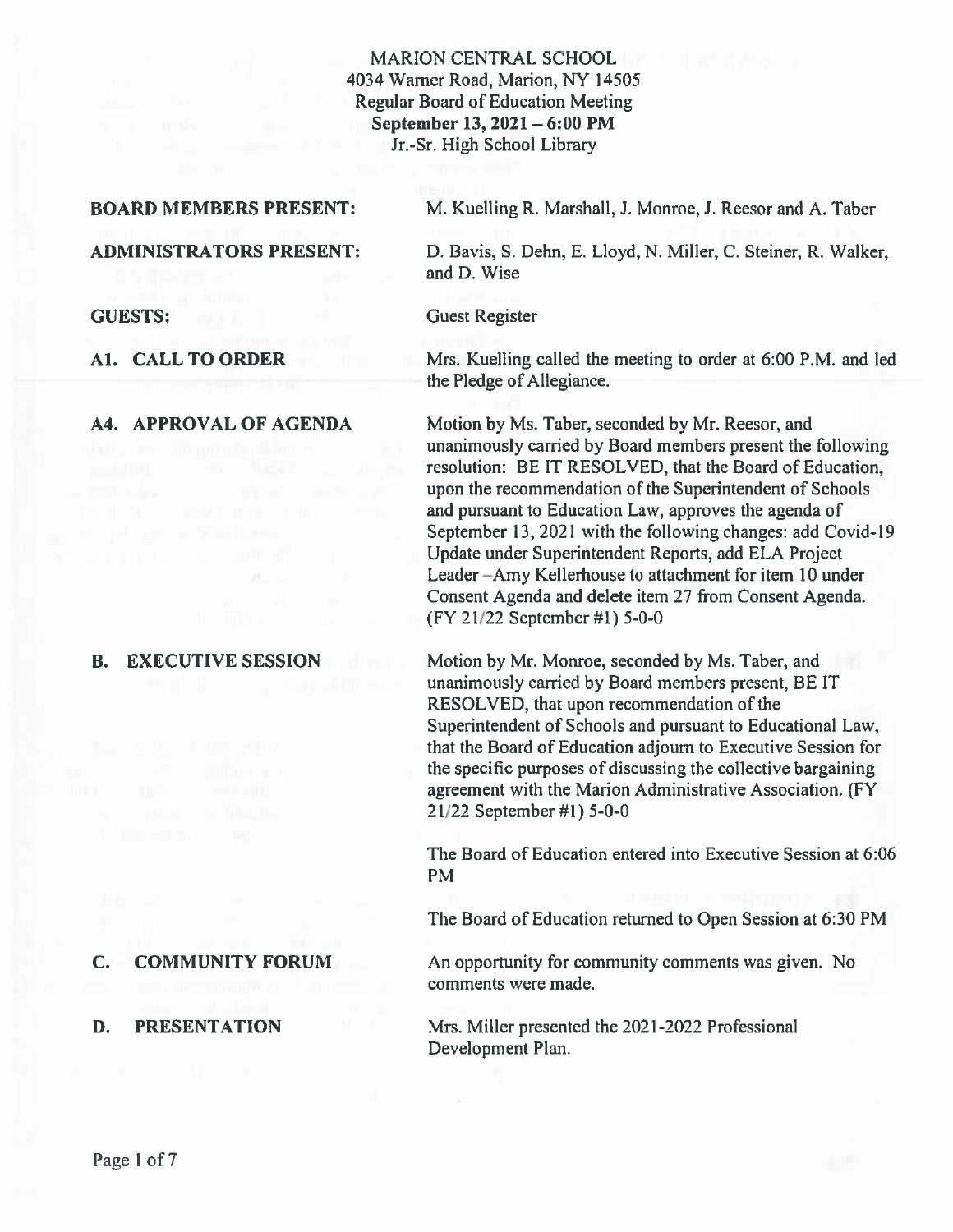| <b>APPROVE 2021-22 PDP</b> | Motion by Ms. Taber, seconded by Mr. Reesor, and<br>unanimously carried by Board members present the following<br>resolution: BE IT RESOLVED, that the Board of Education,<br>upon the recommendation of the Superintendent of Schools<br>and pursuant to Education Law, approves the Professional<br>Development Plan for the $2021 - 2022$ school year. (FY<br>21/22 September #1) 5-0-0 |
|----------------------------|--------------------------------------------------------------------------------------------------------------------------------------------------------------------------------------------------------------------------------------------------------------------------------------------------------------------------------------------------------------------------------------------|
| <b>BOARD REPORT</b>        | Mrs. Kuelling reported on Opening Day; she enjoyed being                                                                                                                                                                                                                                                                                                                                   |
| E1.                        | able to address the staff. She also mentioned that she had                                                                                                                                                                                                                                                                                                                                 |

attended the 4 County Board meeting and stated that they would be getting a new Executive Director. Mr. Marshall mentioned that the email from NYSSBA with the proposed Resolutions and asked that the Board review those and they would discuss them at the next meeting and/or retreat to decide how he should vote at the Business Meeting in October.

### **E2. SUPERINTENDENT REPORT** Mr. Bavis gave his Covid-19 update stating that we currently have zero positive students and staff; everyone is frustrated that we are required to mask. We are now required to test all staff that are not vaccinated and our staff was wonderful and cooperative about it. He then reported on Opening Day saying that it was a culmination of all the work done over the summer and it was great to see all the students in person after so much time. Lastly, he reviewed the presentation schedule and the board members were good with the schedule.

**E3. FINANCE REPORT** Mr. Walker reported that the external audit was almost complete and we should be getting the final report shortly thereafter.

**APPROVE FINANCIAL RPT** Motion by Mrs. Kuelling, seconded by Mr. Marshall, and unanimously carried the following resolution: Be it resolved that the Board of Education, upon the recommendation of the Superintendent of Schools and pursuant to Education Law, approves the Unaudited Financial Report as presented. (FY 21/22 September #1) 5-0-0

### **E4. ADMINISTRATORS REPORTS** Dr. Lloyd reported that it was fabulous to have kids back and being able to keep traditions going with the ringing of the bell on the first day. She stated that teachers did a lot of prep-work at the end of last school year and that benchmark testing has started. Lastly, she mentioned the Marion Fall Festival and there was a good turnout, and received a lot of positive feedback about our PBIS/MTSS initiatives.

Mrs. Steiner reported on MES stating that MTSS expectation lessons for various parts of the building have started. The new goal for this year is 10,000 Knight Notes; Tier 2 and Tier 3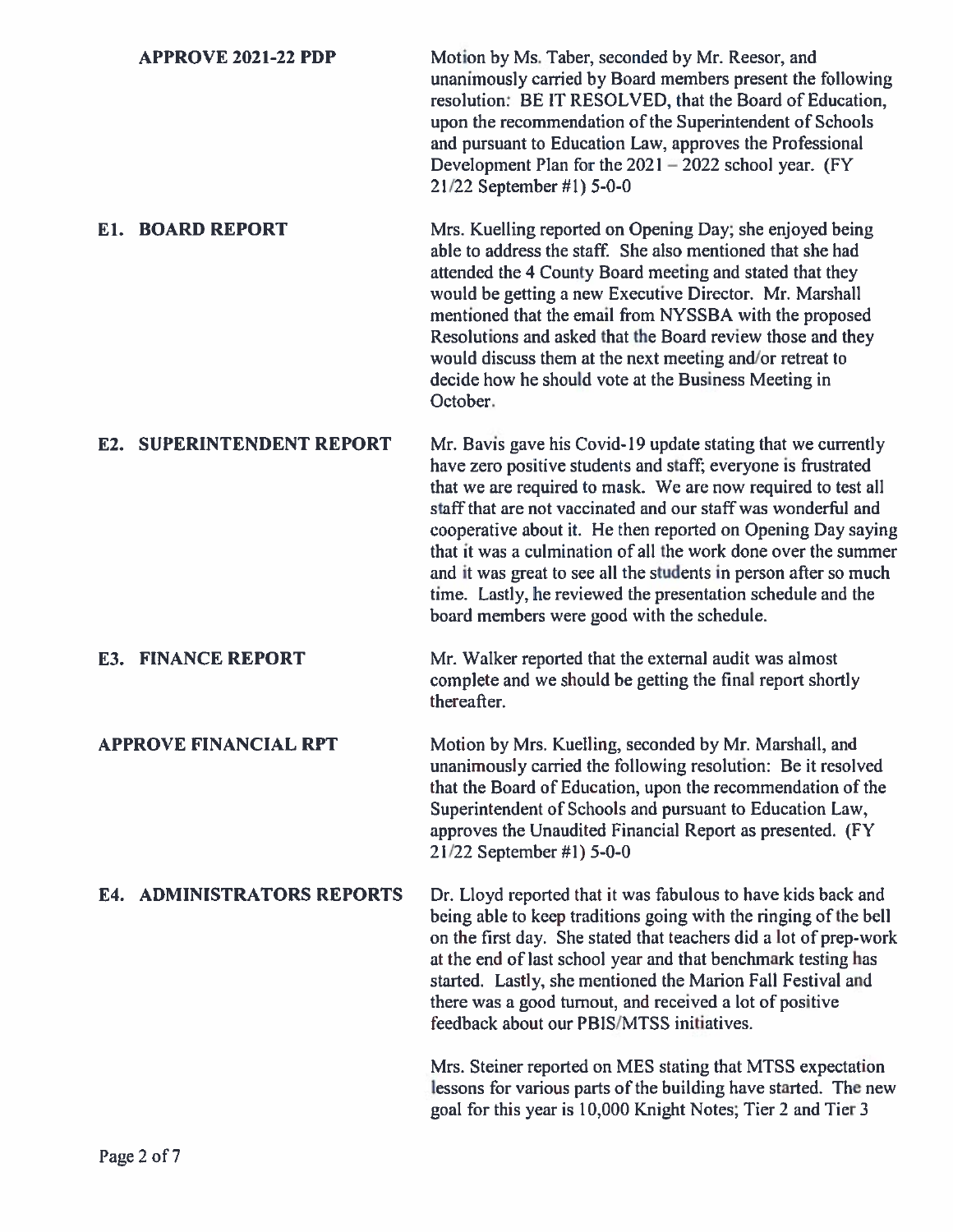#### F. **CONSENT AGENDA ITEMS**

**F1. MEETING MINUTES** 

### F2. CSE/CPSE PLACEMENTS

had a great meeting defining roles and responsibilities to be most effective. She then reported that at the Jr-Sr High she and Mr. Dehn made videos of Tier 1 expectations for mid-day, academic intervention, lunch behavior and procedures. The Jr-Sr High also made a goal of 10,000 BKC's for the school year. 7<sup>th</sup> and 8<sup>th</sup> graders have completed their iReady which were done differently this year.

Mr. Dehn reported the we had a successful reopening and it is great having staff back. Everyone is enthusiastic and positive; we have a lot of new staff and the returning staff have been really helpful to the new staff. Students have brought a lot of energy to the building; are working well with masks and we are trying a new "recess" time at the end of lunch by getting students outside for fresh air because we find that is when most of the problems occur. He discussed 7<sup>th</sup> grade orientation; for first time included parents and we had a 90% participation rate. He reported that Mr. Wise held a Schoology session which parents found very helpful. Athletics have gotten off to a good start and teams are being successful. Though lockers aren't being used again this year, students are allowed to request a locker if they have a need for one.

Mr. Wise reported that they completed the refresh on the chromebooks and active panels were updated over the summer in each classroom. He then mentioned that the new Sr. Computer Services Assistant jumped right in and is doing well making sure everyone has accounts, etc.

Motion by Mr. Reesor, seconded by Mr. Marshall, and unanimously carried by Board members present: 5-0-0

RESOLVED, that the Board of Education, upon recommendation of the Superintendent of Schools and pursuant to Education Law, approves the Meeting Minutes of the August 16, 2021 meeting.  $(FY 21/22$  September #1)

RESOLVED, that the Board of Education, upon recommendation of the Superintendent of Schools and pursuant to Education Law, approves the placement of students into special education programs. (FY 21/22) September #1)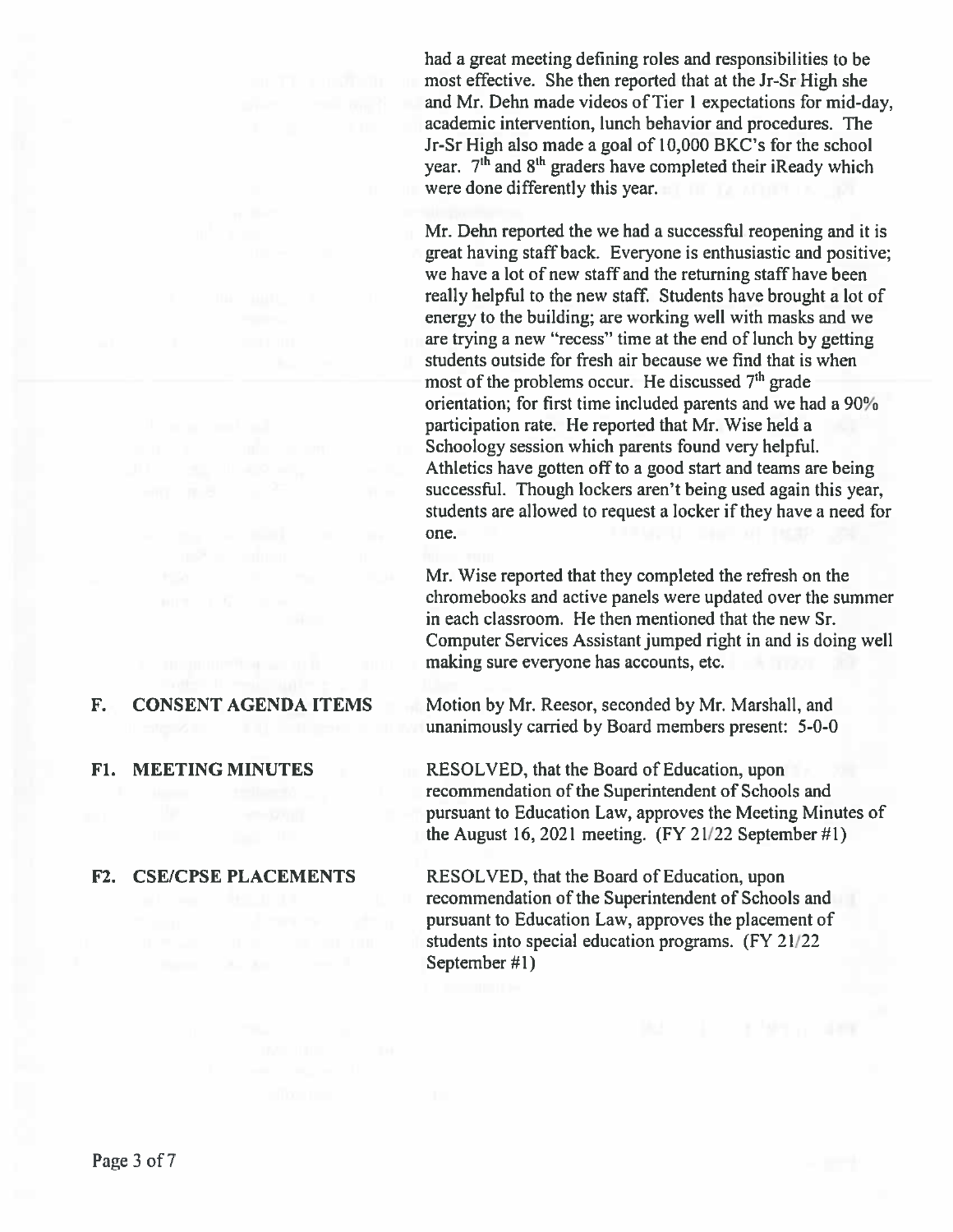|            | <b>F3. TREAS &amp; WARRANTS RPTS</b> | RESOLVED, that the Board of Education, upon<br>recommendation of the Superintendent of Schools and<br>pursuant to Education Law, approves the warrants. (FY 21/22)<br>September #1)                                                                                   |
|------------|--------------------------------------|-----------------------------------------------------------------------------------------------------------------------------------------------------------------------------------------------------------------------------------------------------------------------|
|            | <b>F4. APPROVAL BUDGET TRANSF</b>    | RESOLVED, that the Board of Education, upon<br>recommendation of the Superintendent of Schools and<br>pursuant to Education Law, approves the budget transfers as<br>presented. (FY 21/22 September #1)                                                               |
| F5.        | <b>FEDERAL GRANT STIPENDS</b>        | RESOLVED, that the Board of Education, upon the<br>recommendation of the Superintendent of Schools and<br>pursuant to Education Law, authorizes the payment of federal<br>grant stipends for the school year as listed. (FY 20/21<br>September #1)                    |
| F6.        |                                      | <b>INTERNL CLAIMS AUDIT RPTS</b> RESOLVED, that the Board of Education, upon the<br>recommendation of the Superintendent of Schools and<br>pursuant to Education Law, approves the Internal Claims<br>Auditor Reports as presented. (FY 21/22 September #1)           |
|            | <b>F7. SEPT 10, 2018 MINUTES</b>     | RESOLVED, that the Board of Education, upon the<br>recommendation of the Superintendent of Schools and<br>pursuant to Education Law, approves the correction to the<br>September 10, 2018 Board of Education Meeting Minutes as<br>presented. (FY 21/22 September #1) |
| <b>F8.</b> | <b>PAID EXTRA CURR ADVISORS</b>      | RESOLVED, that the Board of Education, upon the<br>recommendation of the Superintendent of Schools and<br>pursuant to Education Law, approves the list of Paid Extra-<br>Curricular Advisors as presented. (FY 21/22 September #1)                                    |
|            | F9. APPROVAL FALL COACHING           | RESOLVED, that the Board of Education, upon<br>recommendation of the Superintendent of Schools and<br>pursuant to Education Law, approves vacant Fall Coaching<br>positions for the 2021 Fall Sports Season as listed. (FY 21/22)<br>September #1)                    |
|            | <b>F10. APPRV PROJECT LEADERS</b>    | RESOLVED, that the Board of Education, upon the<br>recommendation of the Superintendent of Schools and<br>pursuant to Education Law, approves the open Project Leader<br>positions for the 2021-22 school year as presented. (FY 21/22<br>September #1)               |
|            | <b>F11. APPRVE ART CLUB</b>          | RESOLVED, that the Board of Education, upon the<br>recommendation of the Superintendent of Schools and<br>pursuant to Education Law, approves the Elementary Art Club<br>as presented. (FY 21/22 September #1)                                                        |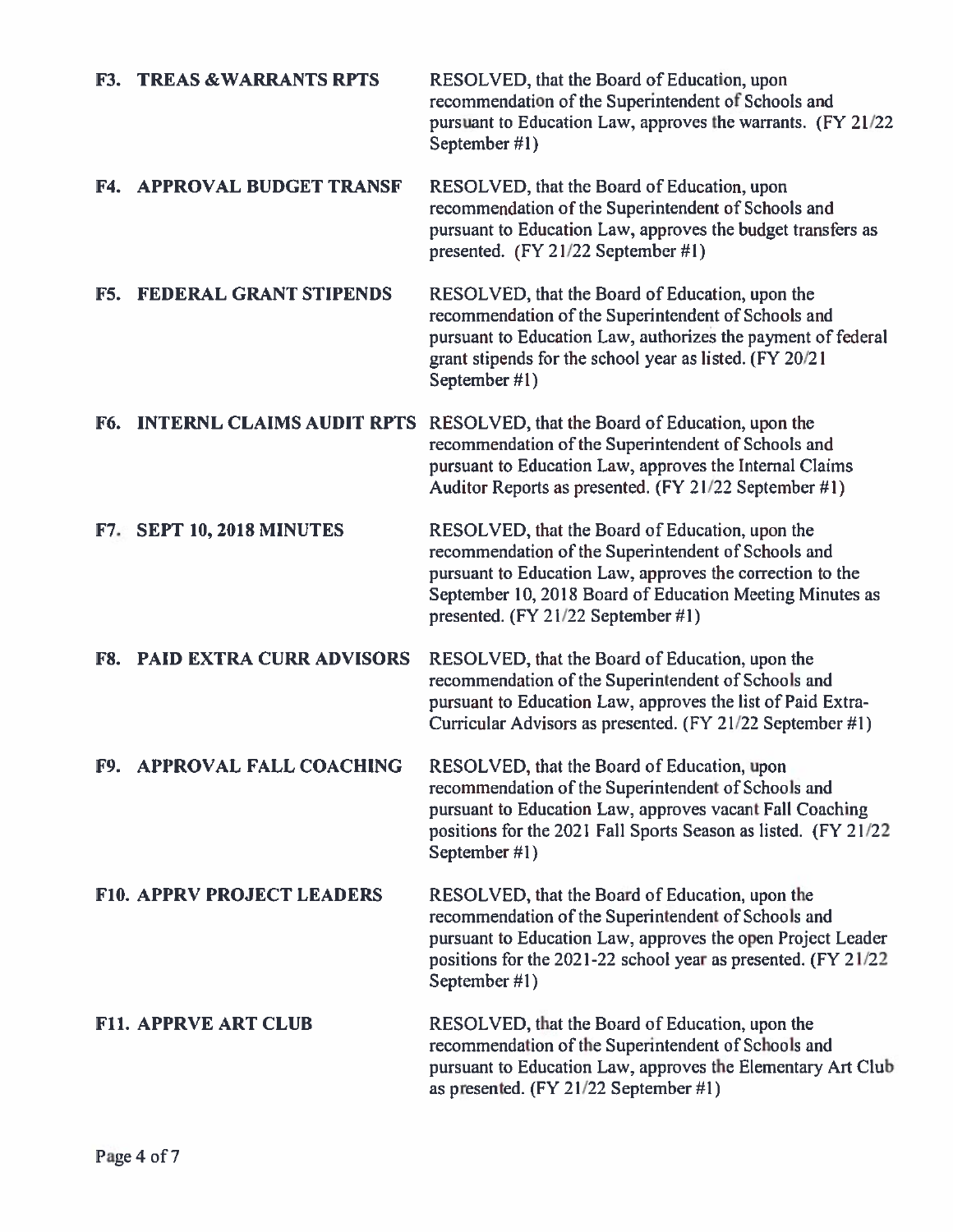RESOLVED, that the Board of Education, upon recommendation of the Superintendent of Schools and pursuant to Education Law, approves the resignation, for the purpose of retirement, of Cheryl Brannan as a Bus Driver and Food Service Helper for Marion Central School District effective August 31, 2021. (FY 21/22 September #1)

### **F13. APPROVE SUB BUS DRIVER**

RESOLVED, that the Board of Education, upon the recommendation of the Superintendent of Schools and pursuant to Education Law, approves Cheryl Brannan as a substitute Bus Driver for Marion Central School District. (FY  $21/22$  September #1)

### **F14. ACCEPT RESIGNATION**

RESOLVED, that the Board of Education, upon recommendation of the Superintendent of Schools and pursuant to Education Law, approves the resignation of Debra Lubberts as an English Language Arts Teacher for Marion Jr-Sr High School effective August 31, 2021. (FY 21/22) September#1)

F15. TEMP CAFE/RECESS MONITOR RESOLVED, that the Board of Education, upon recommendation of the Superintendent of Schools and pursuant to Education Law, approves the appointment of Zachary Thompson as a temporary cafeteria/recess monitor at Marion Elementary School effective September 7, 2021 for the 2021-22 school year; rate: \$12.50/hr. (FY 21/22) September #1)

F16. TEMP CAFE/RECESS MONITOR RESOLVED, that the Board of Education, upon recommendation of the Superintendent of Schools and pursuant to Education Law, approves the appointment of Amy Sharpstene as a temporary cafeteria/recess monitor at Marion Elementary School effective September 7, 2021 for the 2021-22 school year; rate: \$12.50/hr. (FY 21/22 September #1)

F17. TEMP CAFE/RECESS MONITOR RESOLVED, that the Board of Education, upon recommendation of the Superintendent of Schools and pursuant to Education Law, approves the appointment of Leah Flint as a temporary cafeteria/recess monitor at Marion Elementary School effective September 7, 2021 for the 2021-22 school year; rate: \$12.50/hr. (FY 21/22 September #1)

### **F18. APPRVE P/T FOOD SVC**

RESOLVED, that the Board of Education, upon recommendation of the Superintendent of Schools and pursuant to Education Law, approves the appointment of Katie French as a part-time Food Service Helper at Marion Jr-Sr High School, 3.5 hours, effective September 1, 2021; rate: \$12.50/hr. (FY 21/22 September #1)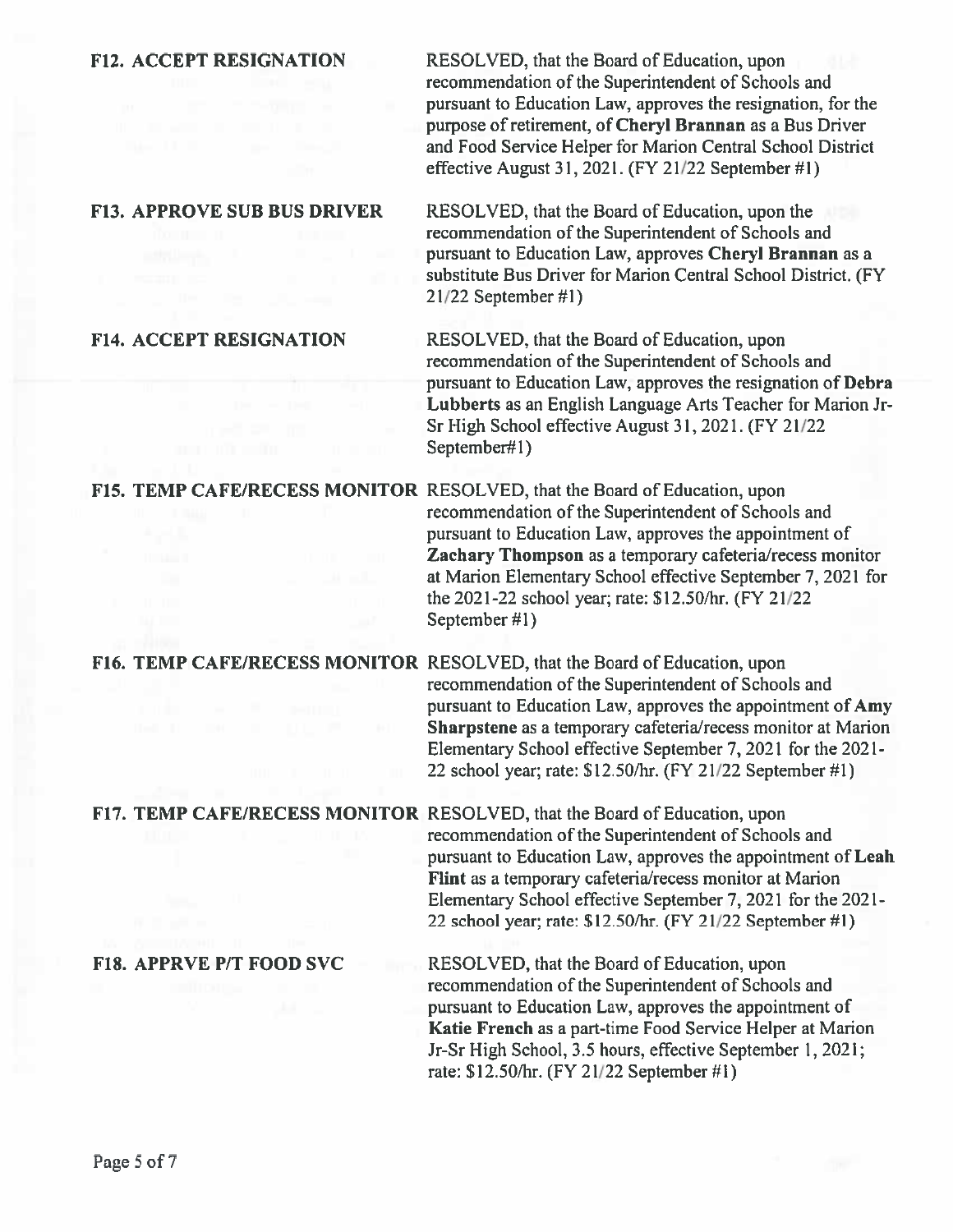| <b>F19. APPRVE TEACHER AIDE</b>    | RESOLVED, that the Board of Education, upon<br>recommendation of the Superintendent of Schools and<br>pursuant to Education Law, approves the appointment of<br>Michele Zimmer as a Teacher/Classroom Aide at Marion<br>Elementary School, effective September 7, 2021; rate:<br>\$12.50/hr. (FY 21/22 September #1)                                                                                                                                                                                                                                                                                                                                                                                                                                                                                                                                                                                                                                                                                                                                                           |
|------------------------------------|--------------------------------------------------------------------------------------------------------------------------------------------------------------------------------------------------------------------------------------------------------------------------------------------------------------------------------------------------------------------------------------------------------------------------------------------------------------------------------------------------------------------------------------------------------------------------------------------------------------------------------------------------------------------------------------------------------------------------------------------------------------------------------------------------------------------------------------------------------------------------------------------------------------------------------------------------------------------------------------------------------------------------------------------------------------------------------|
|                                    | F20. TEMP CAFE/RECESS MONITOR RESOLVED, that the Board of Education, upon<br>recommendation of the Superintendent of Schools and<br>pursuant to Education Law, approves the appointment of<br>Vanessa Vanalstyne as a temporary cafeteria/recess monitor<br>at Marion Elementary School effective September 1, 2021 for<br>the 2021-22 school year; rate: \$12.50/hr. (FY 21/22)<br>September #1)                                                                                                                                                                                                                                                                                                                                                                                                                                                                                                                                                                                                                                                                              |
| <b>F21. APPROVE PROB APPT.</b>     | RESOLVED, that the Board of Education, upon the<br>recommendation of the Superintendent of Schools and<br>pursuant to Education Law, approves the three-year<br>probationary appointment of Heather Bowens as 1.0 FTE<br>English Teacher, in the tenure area of English Language Arts,<br>effective date 09/01/2021 through 6/30/2024 or sooner upon<br>termination by the board. This expiration date is tentative and<br>conditional only. Except to the extent required by the<br>applicable provisions of Section 3014 of the Education Law,<br>in order to be granted tenure the teacher must receive<br>composite or overall annual professional performance review<br>ratings pursuant to Section 3012-c and/or 3012-d of the<br>Education Law of either effective or highly effective in at least<br>two (2) of the three (3) preceding years, and if the teacher<br>receives an ineffective composite or overall rating in the final<br>year of the probationary period the teacher shall not be eligible<br>for tenure at that time. $(FY 21/22$ September #1) 5-0-0 |
| <b>F22. APPRVE CNTR NORMAN HWD</b> | RESOLVED, that the Board of Education, upon<br>recommendation of the Superintendent of Schools and<br>pursuant to Education Law, approves the Contract between<br>Marion Central School District and The Norman Howard<br>School as presented. (FY 21/22 September #1)                                                                                                                                                                                                                                                                                                                                                                                                                                                                                                                                                                                                                                                                                                                                                                                                         |
|                                    | F23. TEMP CAFE/RECESS MONITOR RESOLVED, that the Board of Education, upon<br>recommendation of the Superintendent of Schools and<br>pursuant to Education Law, approves the appointment of<br>Cassandra Pittman as a temporary cafeteria/recess monitor at<br>Marion Elementary School effective September 7, 2021 for<br>the 2021-22 school year; rate: \$12.50/hr. (FY 21/22<br>September #1)                                                                                                                                                                                                                                                                                                                                                                                                                                                                                                                                                                                                                                                                                |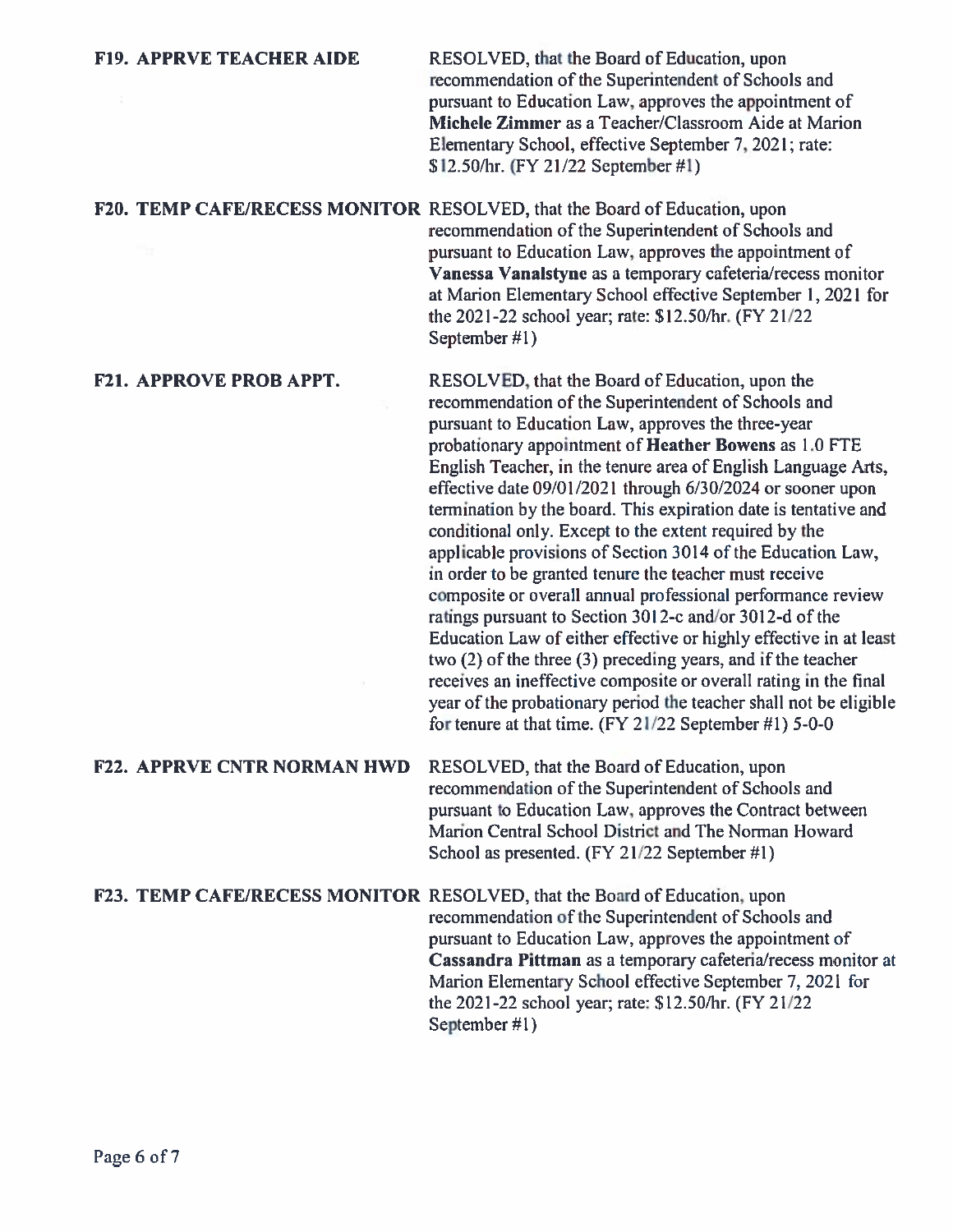|    | <b>F24. APPRV NON-CERT SUBST</b>     | RESOLVED, that the Board of Education, upon<br>recommendation of the Superintendent of Schools and<br>pursuant to Education Law, approves Cassandra Pittman as a<br>Non-Certified Substitute Teacher Assistant and Teacher Aide<br>for the Marion Central School District, fingerprints on file.<br>$(FY 21/22$ September #1)                                                                |
|----|--------------------------------------|----------------------------------------------------------------------------------------------------------------------------------------------------------------------------------------------------------------------------------------------------------------------------------------------------------------------------------------------------------------------------------------------|
|    |                                      | F25. TEMP CAFE/RECESS MONITOR RESOLVED, that the Board of Education, upon<br>recommendation of the Superintendent of Schools and<br>pursuant to Education Law, approves the appointment of<br>Kaitlin Gilman as a temporary cafeteria/recess monitor at<br>Marion Elementary School effective September 7, 2021 for<br>the 2021-22 school year; rate: \$12.50/hr. (FY 21/22<br>September #1) |
|    | <b>F26. APPRV CREATE TA POSITION</b> | RESOLVED, that the Board of Education, upon<br>recommendation of the Superintendent of Schools and<br>pursuant to Education Law, approves the creation of a 1.0 FTE<br>Teacher Assistant position for Marion Jr-Sr High School. (FY<br>$21/22$ September #1)                                                                                                                                 |
|    |                                      | F27. APPRV CREATE TRAFFIC MON RESOLVED, that the Board of Education, upon<br>recommendation of the Superintendent of Schools and<br>pursuant to Education Law, approves the creation of a Traffic<br>Monitor stipend position for Marion Elementary School for<br>the 2021-22 school year. $(FY 21/22$ September #1)                                                                         |
|    | <b>F28. APPROVE SUB FOOD SVC HLP</b> | RESOLVED, that the Board of Education, upon<br>recommendation of the Superintendent of Schools and<br>pursuant to Education Law, approves Alice Yatteau as<br>Substitute Food Service Helper for Marion Central School<br>District. (FY 21/22 September #1)                                                                                                                                  |
| G. | <b>COMM AGENDA COMMENTS</b>          | An opportunity for community comments on agenda items<br>was given. No questions or comments were made.                                                                                                                                                                                                                                                                                      |
| H. | <b>ADJOURNMENT</b>                   | Motion by Mr. Monroe, seconded by Mr. Reesor, and<br>unanimously carried by Board members present the following<br>resolution: BE IT RESOLVED, that the Board of Education<br>approves the adjournment of its September 13, 2021, meeting<br>at 7:06 PM.                                                                                                                                     |
|    | Respectfully Submitted,              |                                                                                                                                                                                                                                                                                                                                                                                              |

Nadine A. Mitchell **School District Clerk**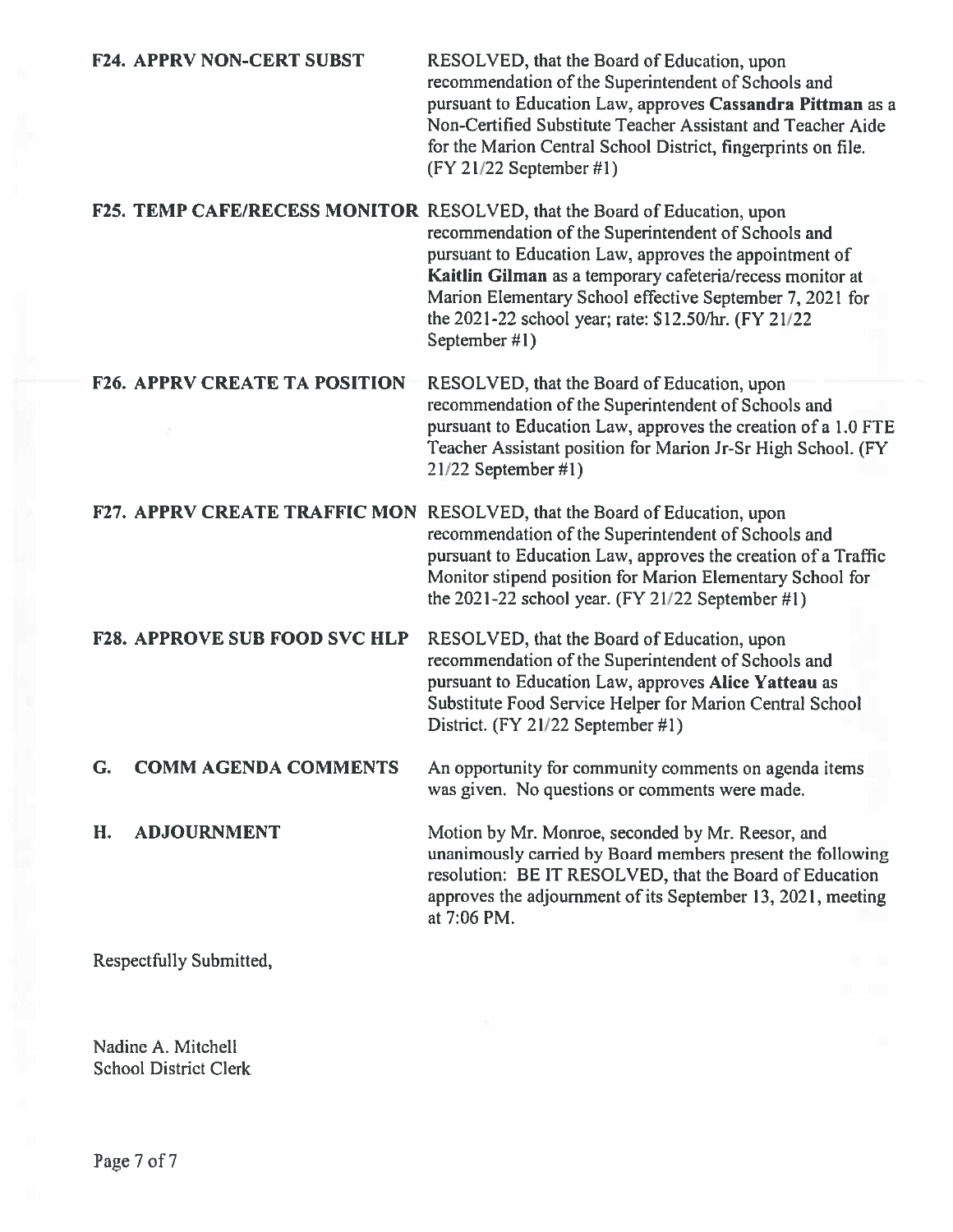$9/13/21$ 

Dear Mr. Bavis;

I would like to formally recommend Anne Monahan for the position of Probationary Teacher Assistant. Anne has strong experience as a TA in a nearby district and I am thrilled to have her join our team here at Marion.

Sincerely, Shane Dehn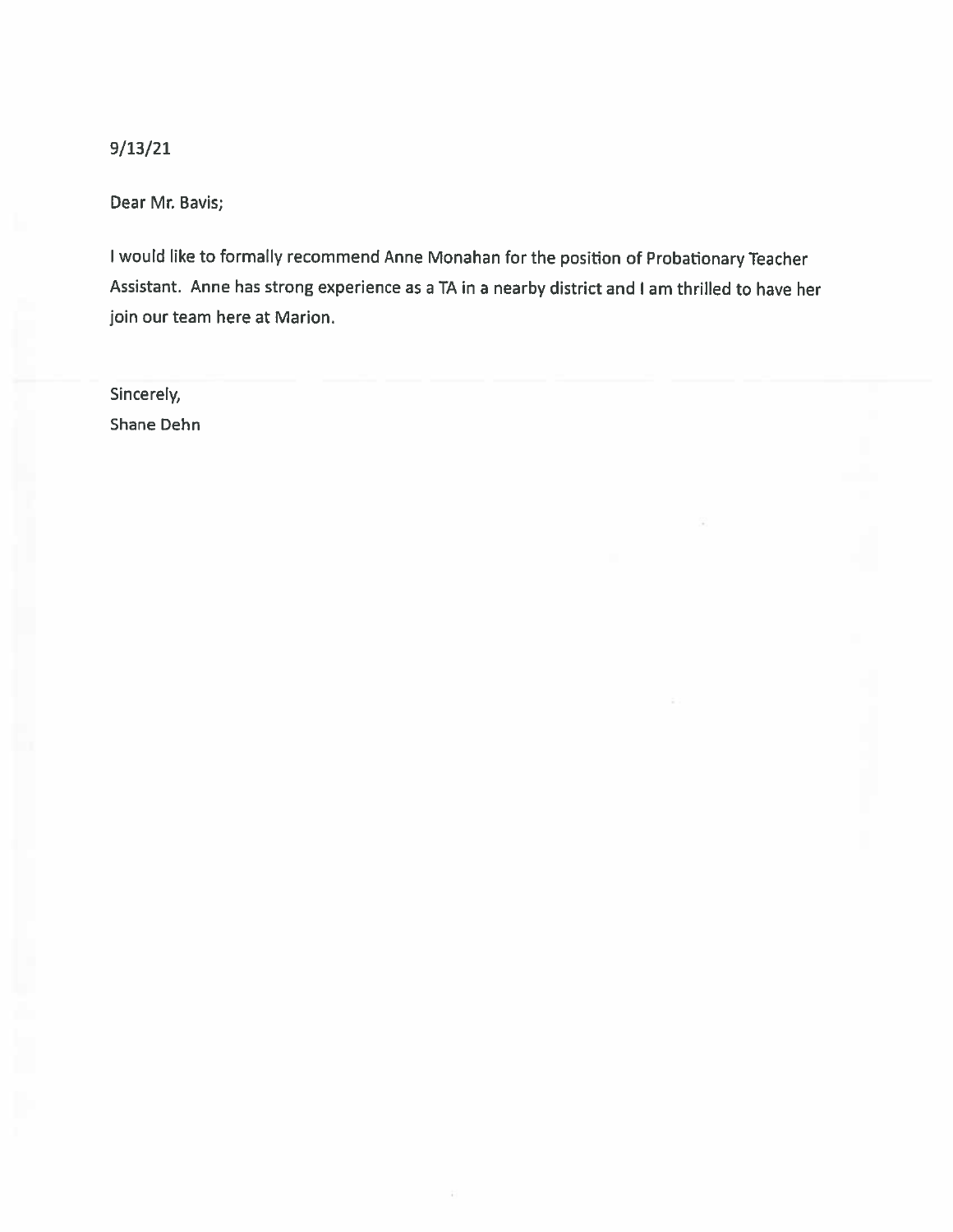# **OT Sharing Agreement Between Williamson Central School District** And **Marion Central School District** 2021-22

This is an Agreement made by and between Williamson CSD and Marion CSD pursuant to Section 119-0 of the General Municipal Law for the purpose of establishing the terms and conditions for sharing of Occupational services.

Whereas, the Williamson CSD and Marion CSD both desire to realize economic savings by sharing Occupational Therapist services and.

Whereas, Williamson CSD is willing to assign Andrea Habecker, an Occupational Therapist, to serve one day  $(1.0)$  a week for the 2021-22 school year to Marion CSD.

### It is Hereby Agreed:

- $\left| \cdot \right|$ Commencing for the term beginning September 1, 2021 and ending June 30, 2022, Andrea Habecker will serve as an Occupational for both Williamson CSD and Marion CSD. Ms. Habecker will remain in employment of Williamson CSD and will retain all seniority and other employment rights that accrue to a full time employee of Williamson CSD and will not be deemed an employee of Marion CSD.
- $2)$ During the 2020-21 school year, Williamson CSD will reduce Ms. Habecker's duties by one day a week will release her to perform OT for Marion CSD.
- Marion CSD will reimburse Williamson CSD for 20% of Ms. Habecker's  $3)$ annualized salary of \$70,858 and benefits (total \$32,6995) for the school year totaling \$20,710.58 in semi-annual payments (2 payments of \$10,355.29).
- While performing duties in Marion CSD, Ms. Habecker will report to the 4) Director of Special Services or designee with respect to performance of their duties as if she was an employee of the Marion CSD. The Superintendent of Williamson or her designee will have no authority or responsibility to supervise neither in the performance of her OT duties for the Marion CSD.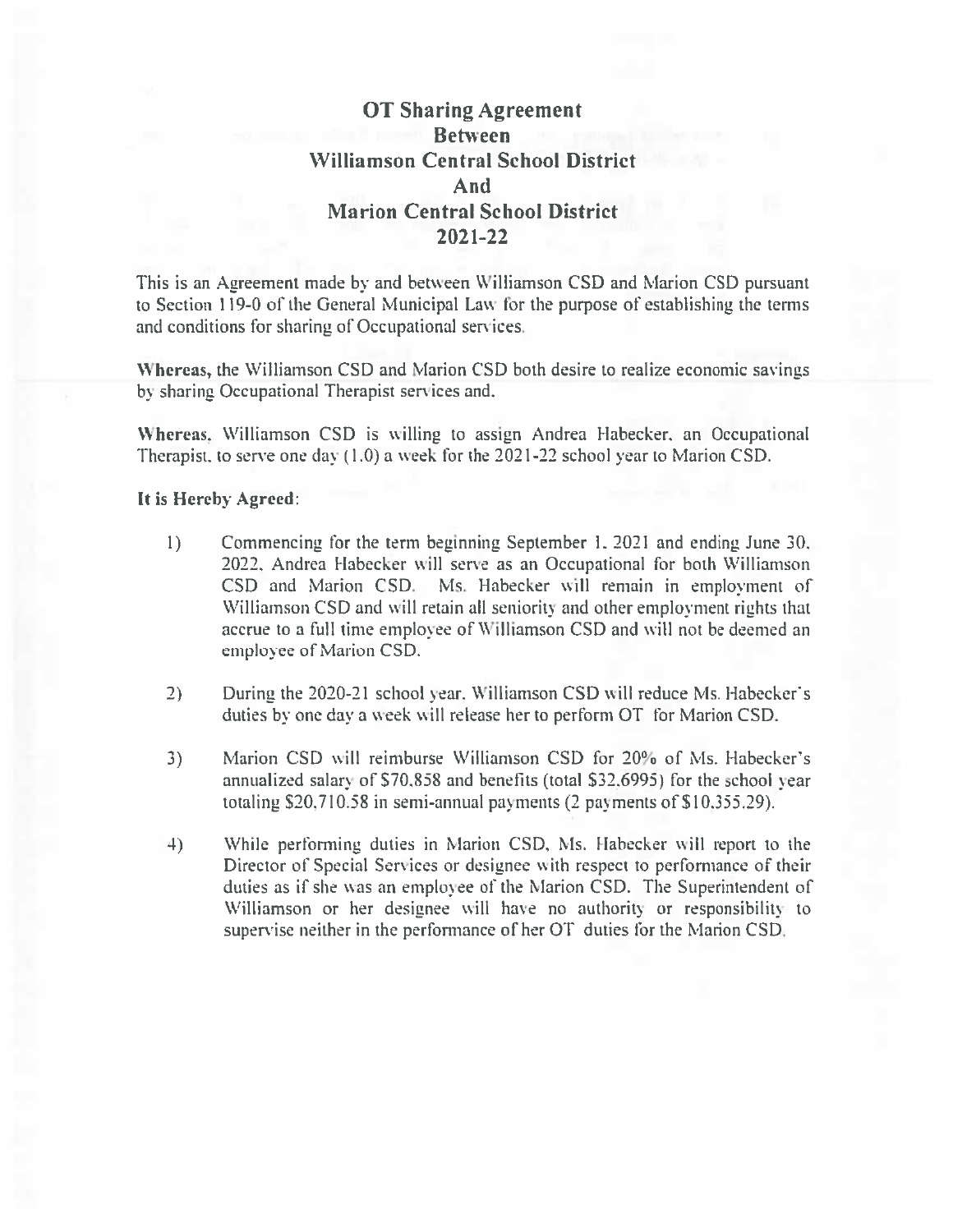- Any travel required within a specific district for Ms. Habecker will be the  $5)$ responsibility of the individual district.
- This is an Agreement only for the sharing of the services of Ms. Habecker  $6)$ between Williamson CSD and Marion and does not imply that either district is performing a service for the other. By this Agreement, neither district assumes responsibility or liability for the performance of either in their duties for the other.

Approved by: Williamson Central School District Cleme Date  $\frac{911}{\epsilon}\sqrt{31}$ 

á

Approved by: Marion Central School District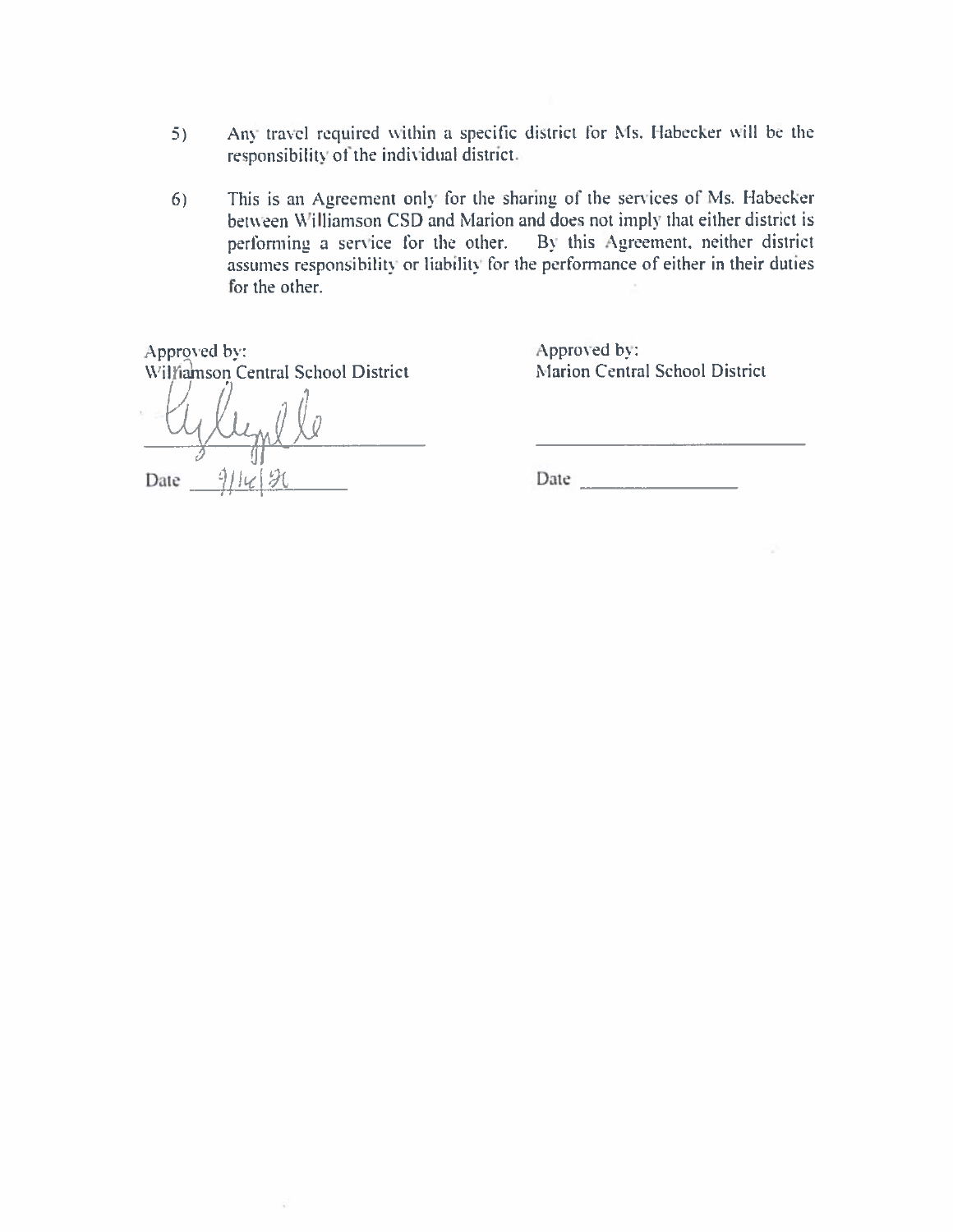Kathleen Goodridge PO Box 89 Morristown, NY 13664

9/17/2021

**Marion Central School District** 4034 Warner Rd. **Marion, NY 14505** 

Mr. Bavis, Mr. Walker, Mr. Bushart and Board of Education Members,

This letter is meant to serve as an official notice of my resignation due to retirement. After 25 years of service to MCS I have decided to enter the next phase of my life. My last day of work will be on 10/15/21:

It has been an honor to help Mr. Bushart with the Food Service Department at Marion. He has been a great boss to work with and for. I will miss the students and my great coworkers.

I appreciate as a parent having been given the opportunity to work at MCS while my kids were in school, and I could be off when they were. Marion School has a very homey atmosphere and so I continued to work here after they all graduated. Thank you for your support over the last 25 years.

Sincerely,

K Goodridge

Kathleen (Kitty) Goodridge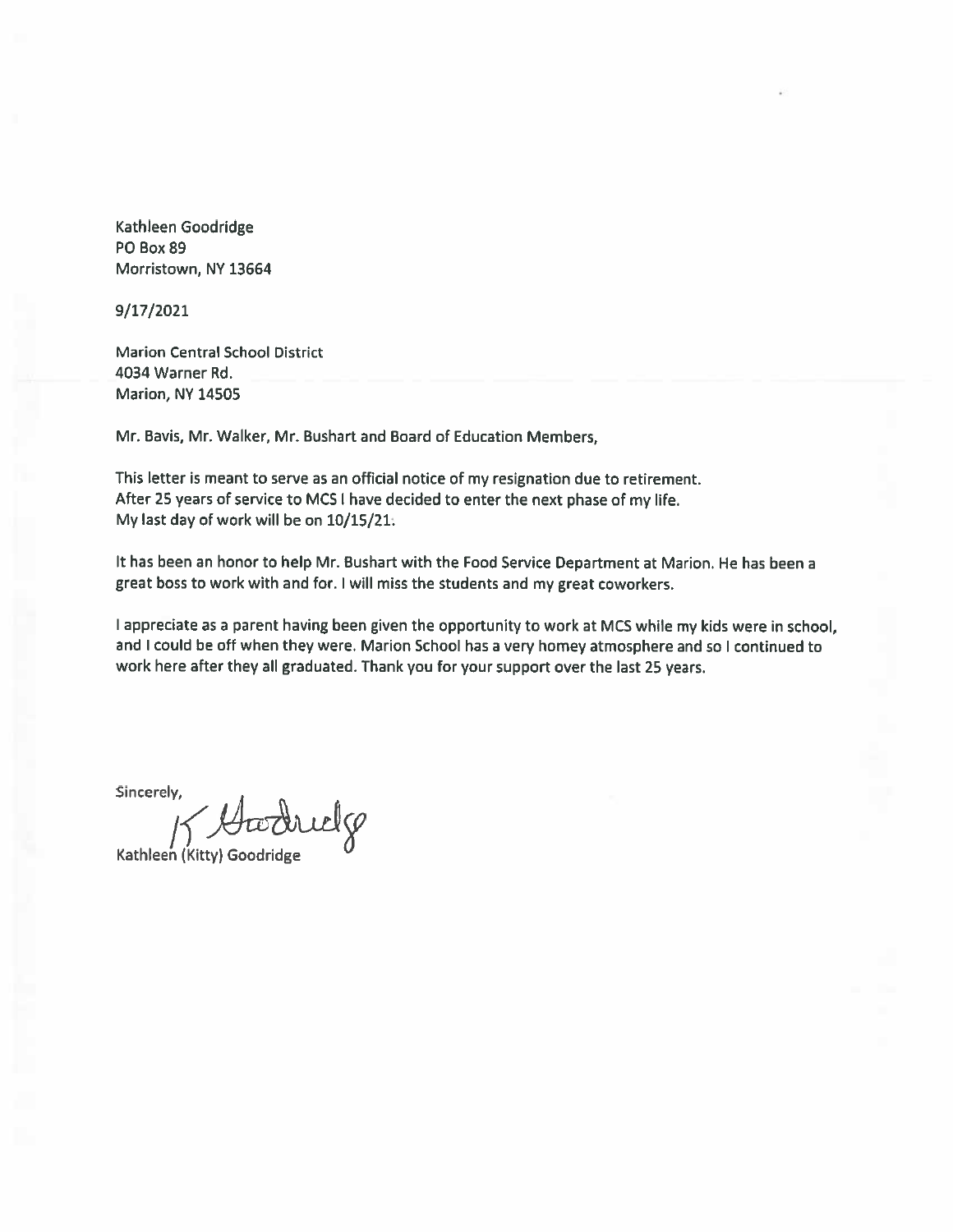September 20, 2021

Donald Bavis, Superintendent **Marion Central School District** 4034 Warner Road Marion, NY 14505

Dear Mr. Bavis,

I am writing to inform you that I am pregnant and expecting a baby on February 21, 2022. I intend to continue working in my current position as School Counselor until otherwise advised by my OB/GYN. Once my doctor informs me of my last day of work, I will let you know immediately. I will use sick days during my pregnancy related disability per the MTA contract. Once this ends, I would like to request child rearing leave with an anticipated date of return to be November 1, 2022. I will keep you informed once the baby is born as to any changes in my anticipated date of return to work.

Sincerely,

Inglia

Karen Livingston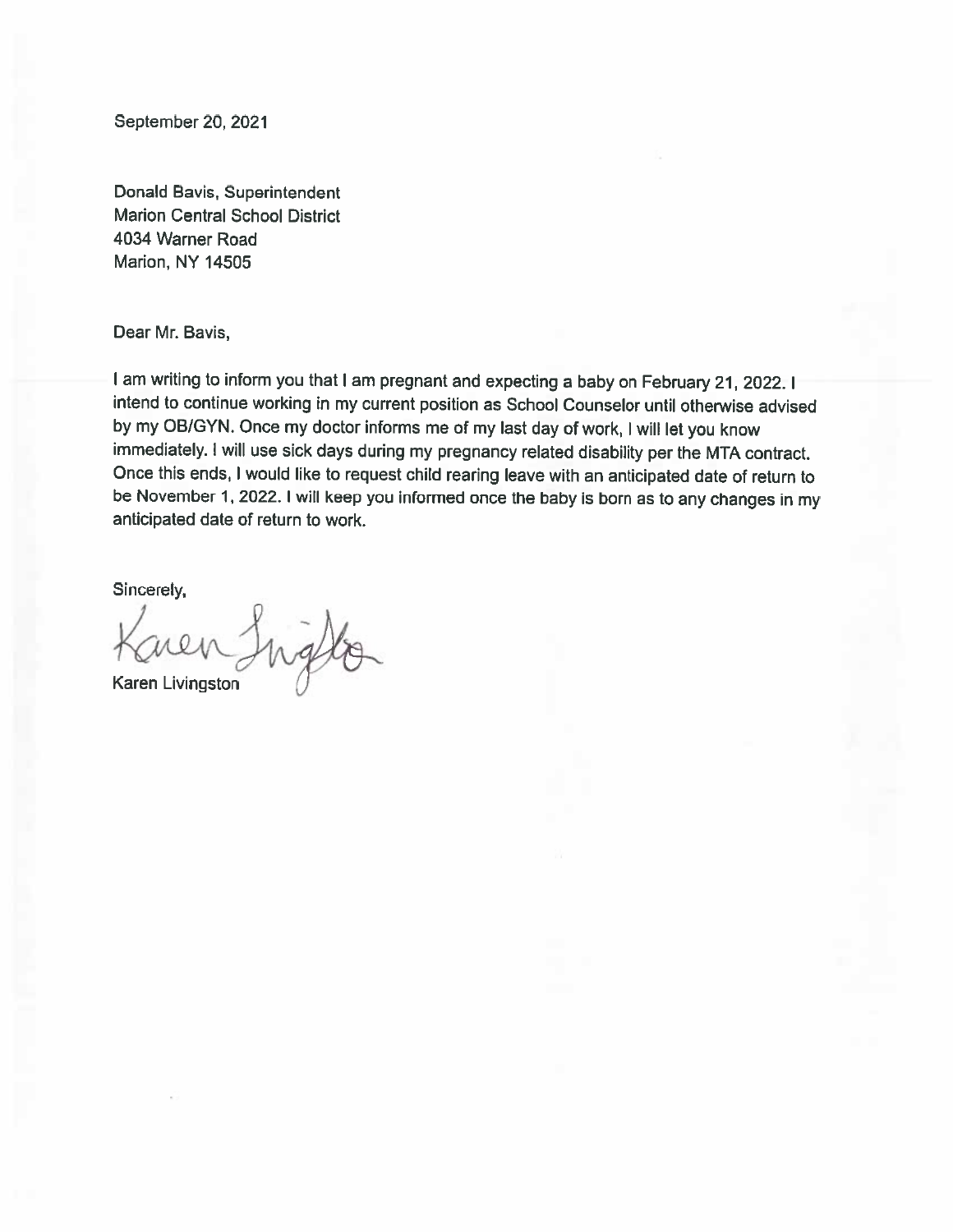

# **BOE** approval

1 message

Ellen Lloyd <elloyd@marioncs.org> To: Nadine Mitchell <nmitchell@marioncs.org>

Mon, Sep 20, 2021 at 11:51 AM

Nadine,

I would like to recommend Jared DeLyser and Paul Byron to split the MES traffic monitor position. Jared will do AMs and Paul will do PMs.

Thank you,

-е  $\ddot{\phantom{a}}$ 

Dr. Ellen M. Lloyd Marion Elementary Principal  $(315)$  926-4256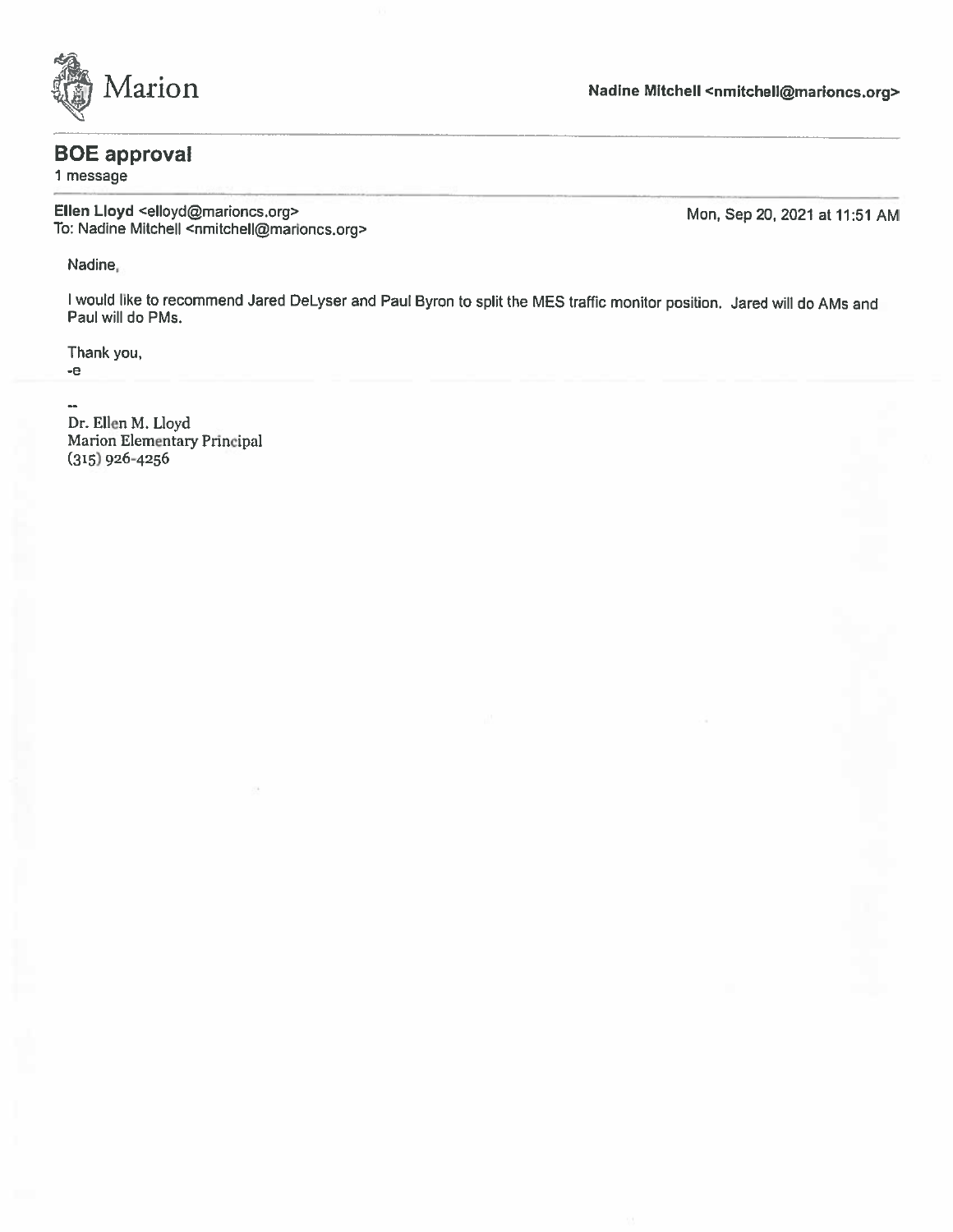### \*\* ASSET SURPLUS \*\*

WHEREAS, the Marion Central School District has determined the listed assets have no further use; and

WHEREAS, the administration shall oversee the disposal of these items in accordance with board of education policy;

NOW THEREFORE, BE IT RESOLVED THAT the Marion Central School District does hereby surplus the listed assets.

Hunter Tire Changer model TC2000, Asset ID A00068438

Hunter Wheel Balancer model DSP7700, Asset ID A00068533

2011 Chevrolet Suburban Tag 46

High Jump Mat manufacturer GIL model VP500